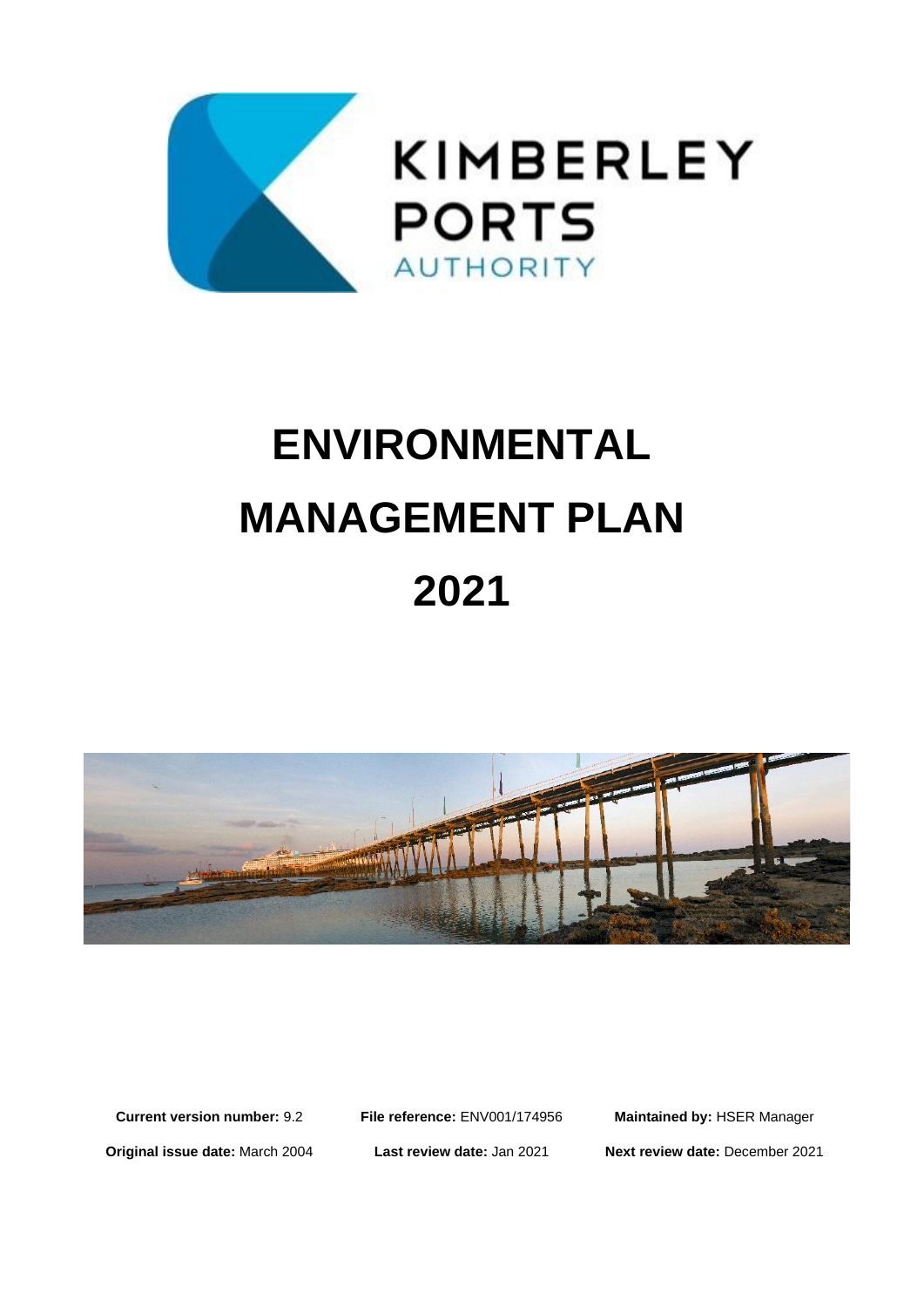

Version:  $9.2$ 

File ref:

Issue date: Jan 2021

ENV001/174956

# **CONTENTS**

| $\mathbf{1}$ .   |  |
|------------------|--|
| 1.1.             |  |
| 1.1.1.           |  |
| 2.               |  |
| 2.1.             |  |
| 2.2.             |  |
| 2.3.             |  |
| 3.               |  |
| 3.1.             |  |
| 3.2.             |  |
| 4.               |  |
| 4.1.             |  |
| 4.2.             |  |
| 4.3.             |  |
| 5.               |  |
|                  |  |
| 6.               |  |
| 6.1.             |  |
| 6.2.             |  |
| 6.3.             |  |
| 6.4.             |  |
| $\overline{7}$ . |  |
| 7.1.             |  |
| 7.1.1.           |  |
| 7.1.2.           |  |
| 7.1.3.           |  |
| 8.               |  |
| 9.               |  |
| 9.1.             |  |
| 9.2.             |  |
| 9.3.             |  |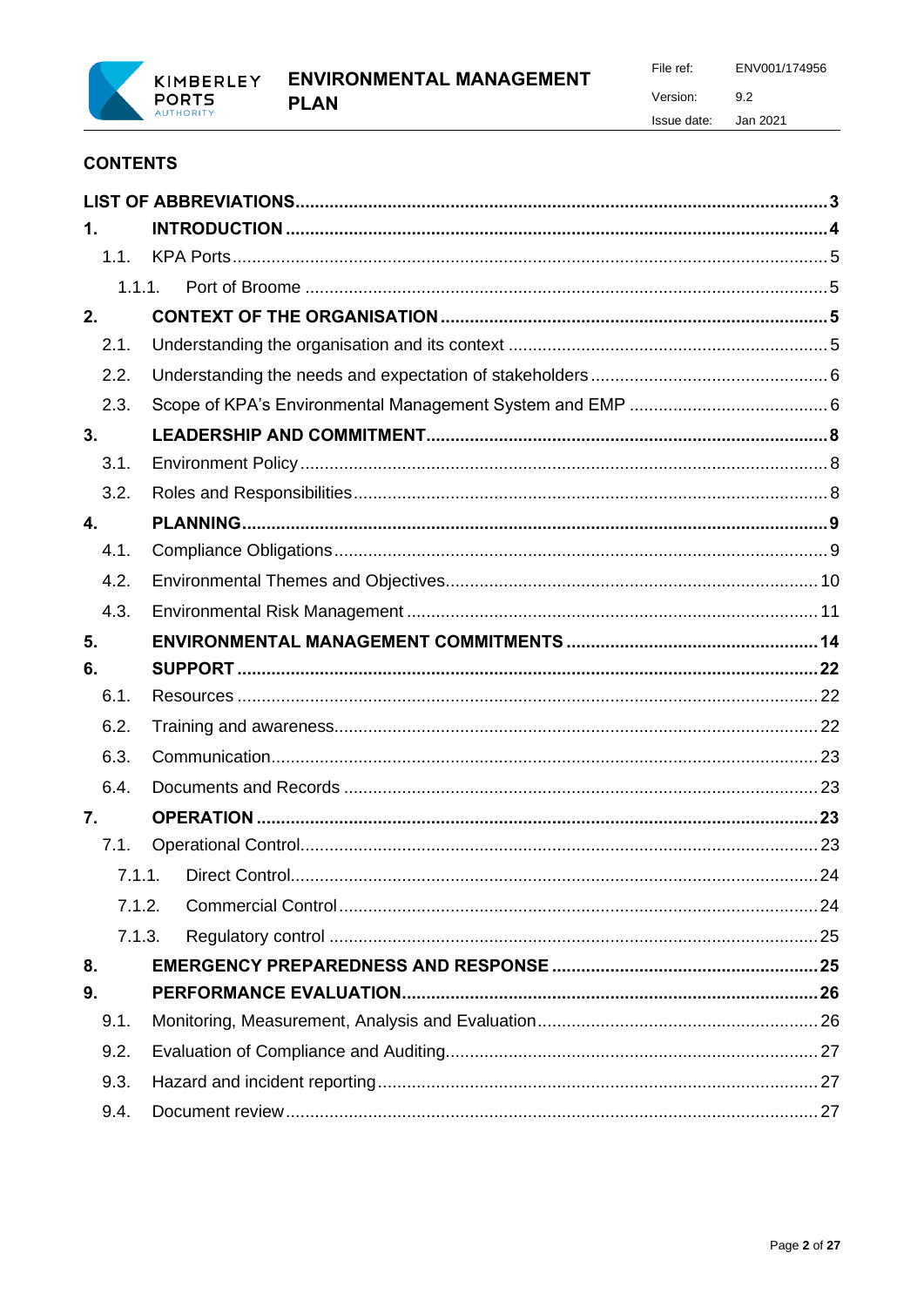**ENVIRONMENTAL MANAGEMENT** 

**PLAN**

File ref: ENV001/174956 Version: 9.2 Issue date: Jan 2021

| Table 3: Overview of KPA's Key Environmental Risks      | 14 |
|---------------------------------------------------------|----|
| Table 4: Overview of KPA's Key Environmental Objectives | 17 |

# <span id="page-2-0"></span>**LIST OF ABBREVIATIONS**

**PORTS AUTHORI** 

| COO:          | <b>Chief Operating Officer</b>                      |
|---------------|-----------------------------------------------------|
| EMP:          | Environmental Management Plan                       |
| EMS:          | <b>Environmental Management System</b>              |
| ERP:          | <b>Emergency Response Plan</b>                      |
| HSER:         | Health Safety Environment & Risk                    |
| KPA:          | <b>Kimberley Ports Authority</b>                    |
| <b>MOPCP:</b> | Marine Oil Pollution Contingency Plan               |
| MSP:          | <b>Marine Safety Plan</b>                           |
| <b>OHSMS:</b> | Occupational Health and Safety Management System    |
| PMA:          | Port Management Area                                |
| <b>SWASP:</b> | State Wide Array Surveillance Program               |
| TEMR's:       | <b>Tenant Environmental Management Requirements</b> |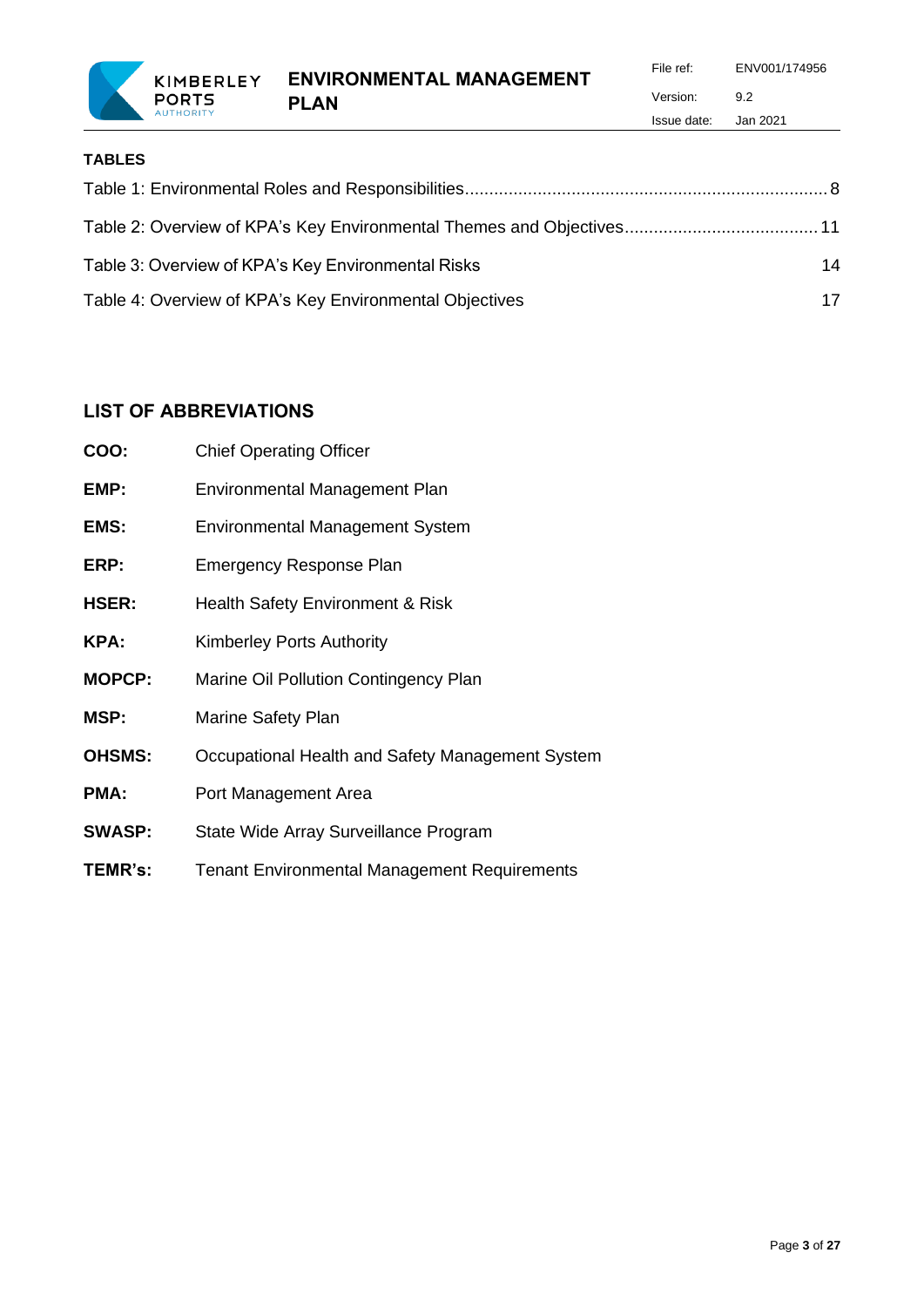

# <span id="page-3-0"></span>**1. INTRODUCTION**

Kimberley Ports Authority (**KPA**) is a Government Trading Enterprise under the *Port Authorities Act 1999* (the **Act**), which defines a clear role for all port authorities and establishes lines of accountability and reporting requirements to the State Government. KPA currently has responsibility for the Port of Broome and the Port of Browse. As part of the ports amalgamation, KPA will have responsibility for the Ports of Derby, Yampi Sound and the Port of Wyndham in mid-2021.

Under the Act, KPA has a duty to act on commercial principles and perform defined functions, including the:

- facilitation of trade and planning for future growth and development of the port for the economic benefit of the State
- control of operations and business of the port and the power to hold and dispose of assets and enter into commercial arrangements
- safe and efficient operation of the port
- maintenance and preservation of property vested in the port
- protection of the port environment and minimisation of the impact of port activities on that environment.

KPA has an Environmental Management System (**EMS**) and the Environmental Management Plan (this document) (**EMP**) is a key component of KPA's EMS. The EMP outlines the scope of KPA's environmental management for its operations and links with other KPA systems and processes. In addition, the EMP provides a framework should amalgamation proceed with other ports in the Kimberley region. KPA is also required to develop an EMP under the Act.

The EMP is a "live" document that will address new activities that may arise and incorporate any legislative changes or best practice conditions which may evolve from time to time. This EMP follows the structure of AS/NZS ISO 14001: 2015 to demonstrate how KPA manages its operations to minimise risk to the environment. The purpose of this EMP is to:

- define the scope of KPA's environmental management role and responsibilities
- outline how KPA identifies and manages the risks associated with its activities and serves to minimise the impact to the surrounding port environment
- provide an overview of the significant environmental risks and key treatment plans that will address these risks
- outline KPA's environmental objectives and targets
- provide a framework for ensuring KPA's environmental performance is continuously and systematically improved
- provide an overview of how environmental management at KPA is undertaken, how it integrates with other KPA systems and process, and provide references to relevant documentation where required.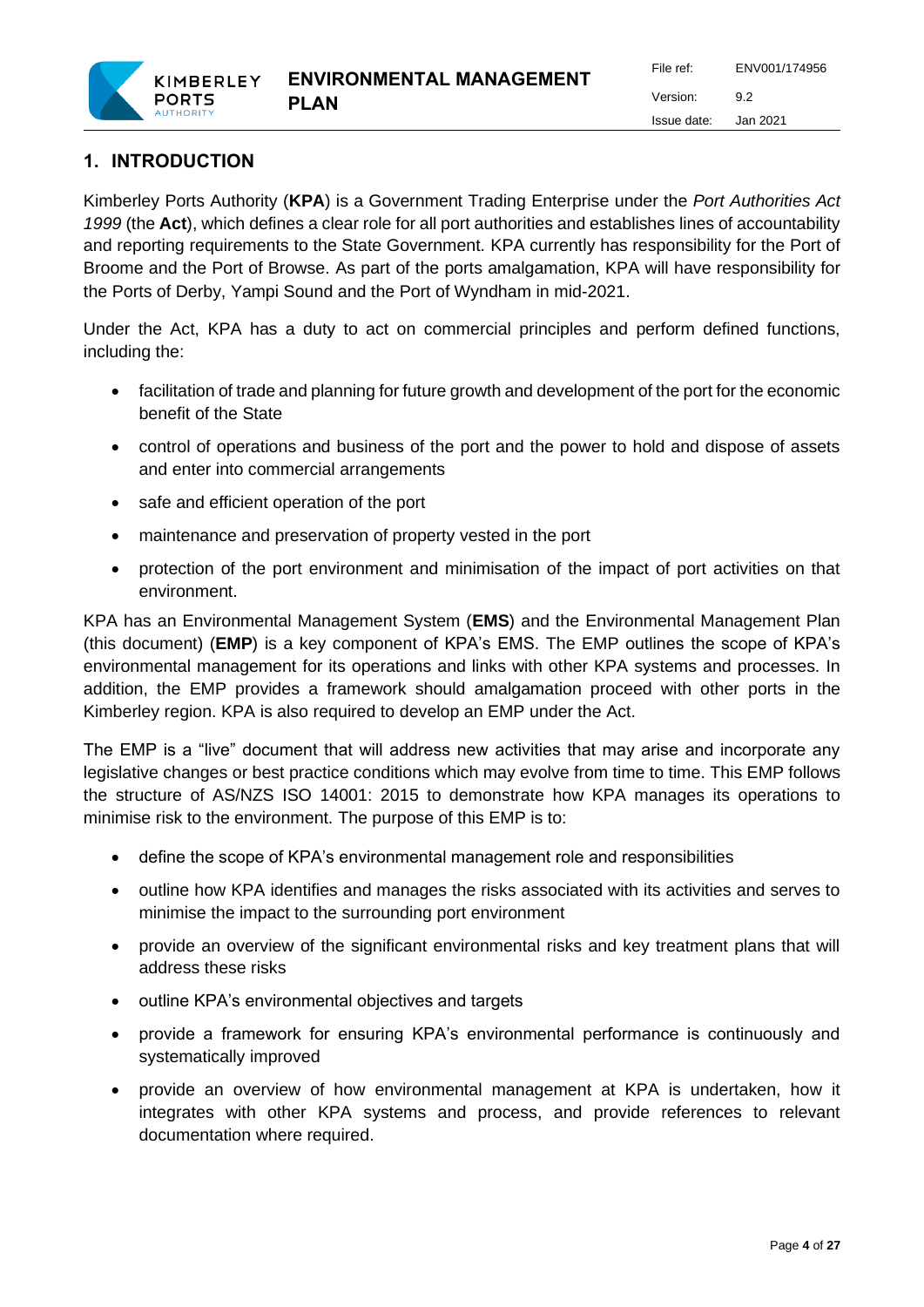

# <span id="page-4-0"></span>*1.1. KPA Ports*

**PORTS** 

With the port reform process, KPA inherits extended responsibilities for environmental management in a region that is internationally recognised as having significant environmental values. KPA has carried out a due diligence on the Ports of Wyndham, Derby and Yampi Sound to gain an understanding of the specific ecological, heritage and biodiversity values at these Ports, as well as ascertain the environmental management systems that are in place. When these ports are amalgamated KPA will update its EMS and EMP accordingly.

# **1.1.1.Port of Broome**

<span id="page-4-1"></span>The Port of Broome is a busy deep water port that has serviced the Kimberley region since 1889 and is located at the southern tip of the Dampier Peninsula. The port supports Broome's pearling fleet as well as offshore oil and gas exploration supply vessels, oil tankers, livestock carriers, breakbulk or general cargo vessels, fishing vessels, charter boats, cruise liners, private vessels and Navy and Customs patrol vessels. The port is the main fuel and cargo hub port for the Kimberley region, and in recent years its principal exports have been livestock and offshore drilling rig equipment and materials. A steel pile jetty extends from the peninsula in an easterly direction, reaching the deeper waters of the Inner Anchorage within Roebuck Bay.

KPA has strategically located land holdings that are used for port related activities and developments. Land is leased to tenants for a variety of purposes including hydrocarbon tank farms, offshore supply bases, oil and gas drilling fluid storage, road transport providers, fishing club, hovercraft base and limited residential use. A portion of land is used for port related uses by the KPA, a portion is leased to tenants. Port of Broome lands are shown in Figure 1.

KPA is charged with the role of overall management of the Port of Broome. This involves financial aspects, strategic planning, forecasting and development. In addition, the Port of Broome differs from many other Western Australian Ports in that the majority of day-to-day port activities (such as pilotage, stevedoring, navigation aid maintenance, anchorages, moorings, communications, channel maintenance, towage, cargo loading and discharge) are conducted in-house or otherwise arranged by KPA.

KPA is also responsible for strategically planning and coordinating the optimum overall development of the Port of Broome. This function involves identifying suitable physical resources (e.g. land, deep water) available for future use and forecasting marine traffic, trade and future land use requirements.

# <span id="page-4-2"></span>**2. CONTEXT OF THE ORGANISATION**

# <span id="page-4-3"></span>*2.1. Understanding the organisation and its context*

KPA conducts annual strategic planning workshops to set strategic business direction in the short, medium and long-term context. As part of KPA's annual strategic planning process, KPA assesses the internal and external environmental issues that may have a direct influence on the effectiveness of KPA achieving the intended outcomes of its environmental management system, and the potential for KPA to impact on local, regional and national environmental and sustainability issues. For example: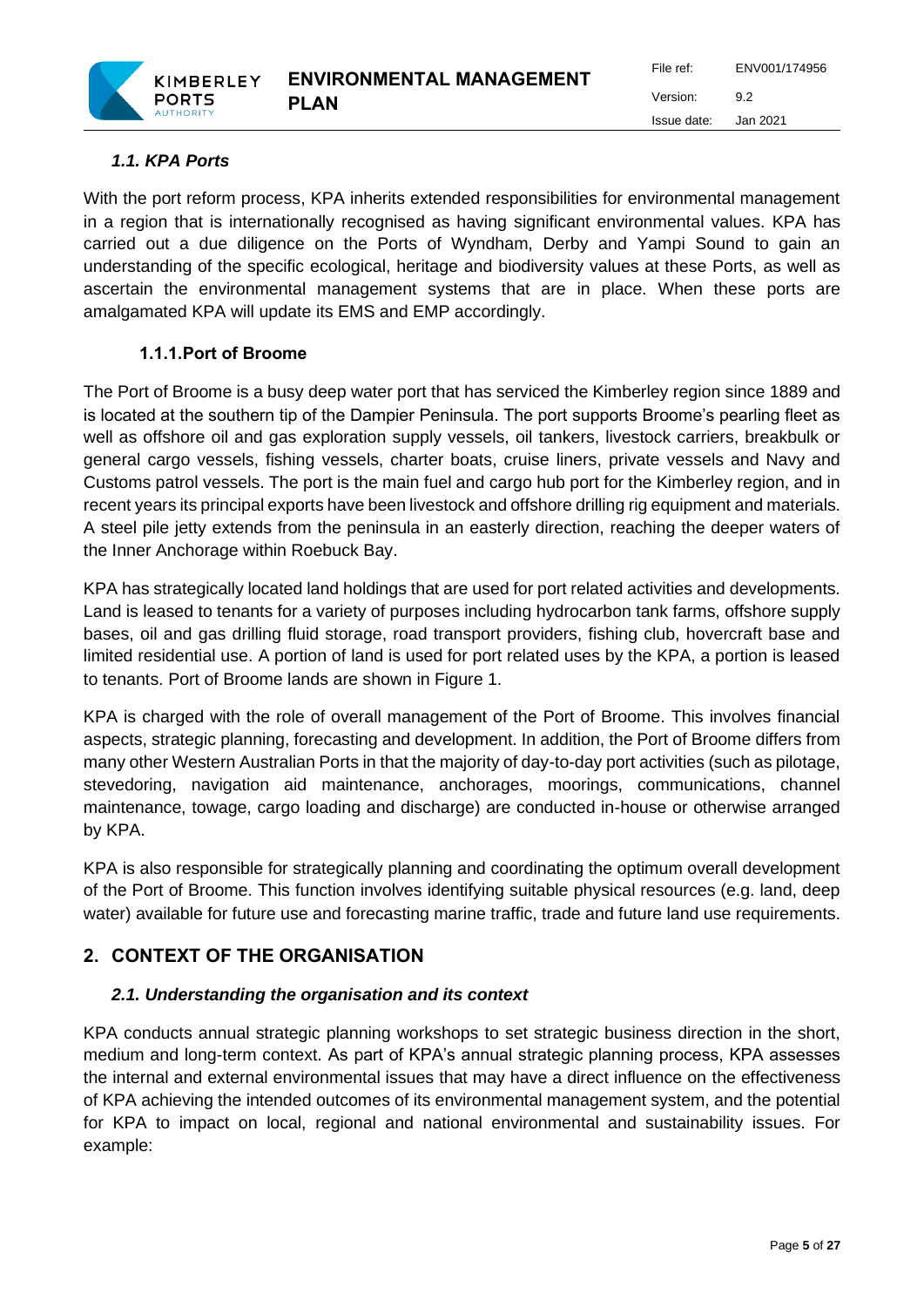- Internal issues, which may include organisation culture, services, resourcing, activities and processes; and
- External issues, which may include commodity market and economic conditions, meeting government objectives and new legislative obligations, maintaining cost competitive operations, stakeholder expectations and environmental conditions.

# <span id="page-5-0"></span>*2.2. Understanding the needs and expectation of stakeholders*

KPA interacts with a range of stakeholders including elected government representatives, government agencies, customers, port users, community, business / industrial, media and KPA staff. KPA's Communication plan identifies KPA's stakeholders and outlines an engagement approach. Outcomes from the implementation of this plan are considered in the development of KPA's strategic objectives.

# <span id="page-5-1"></span>*2.3. Scope of KPA's Environmental Management System and EMP*

KPA's EMS incorporates policies, planning, procedures, practices, responsibilities, training, monitoring, review and audits that together define the framework for managing the impact of KPA's activities, products and services on the environment. The EMS is currently focused on the Port of Broome and will be updated and expanded to include other ports as these become amalgamated with KPA.

In addition to KPA's EMS and supporting suite of documents, KPA has other systems, plans and procedures which support environmental management, including:

- Port of Broome Occupational Health and Safety Management System (**OHSMS**);
- Port of Broome Marine Safety Plan (**MSP**);
- Port of Broome Emergency Response Plan (**ERP**);
- Port of Broome Cyclone Contingency Plan; and
- Port of Broome Marine Oil Pollution Contingency Plan (**MOPCP**).

KPA's Port of Broome port management area (**PMA**) incorporates both marine and landside areas and includes port and non-port related activities. These activities are undertaken by a range of different parties including KPA, contractors, agents, port users, tenants and members of the public.

KPA site activities can be categorised into three general areas:

- a) activities and services that are managed by KPA;
- b) port related activities that are undertaken by other parties; and
- c) activities undertaken by tenants or contractors.

Taking into consideration the types of activities undertaken in KPA's PMA, the environmental management control KPA has is one of three types:

• **Direct Operational Control** – where KPA has full operational control of an activity, facility or project and the environmental responsibility lies with KPA;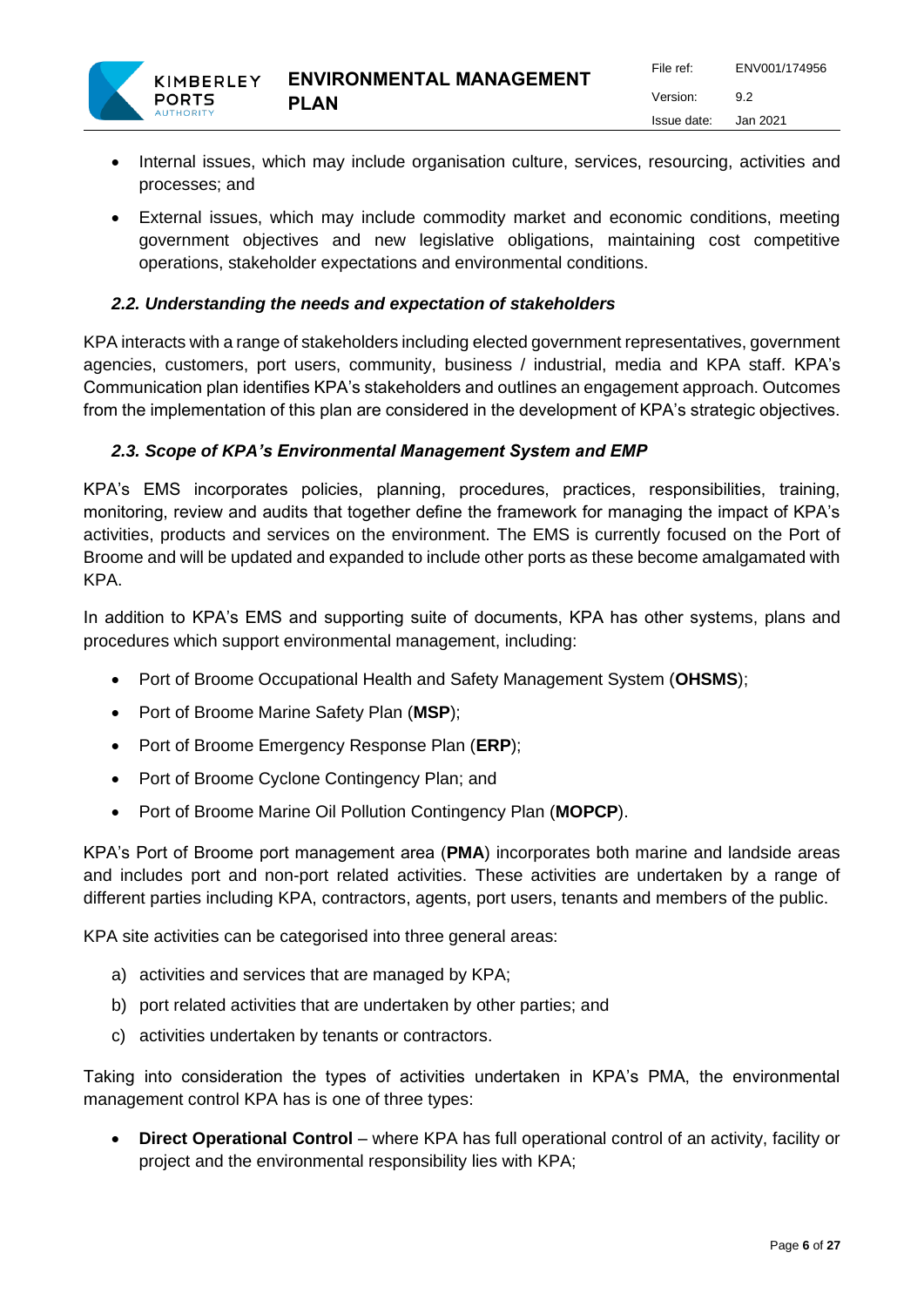

- **Commercial Control** where KPA has a commercial agreement allowing another party to carry out activities on KPA lands, facilities, sea bed or water areas, for example a lease, contract, permit or licence; and
- **Regulatory Control** this applies to port users and members of the public accessing port lands where KPA has a regulatory role to fulfil its obligations under the *Port Authorities Act*.



*Port of Broome*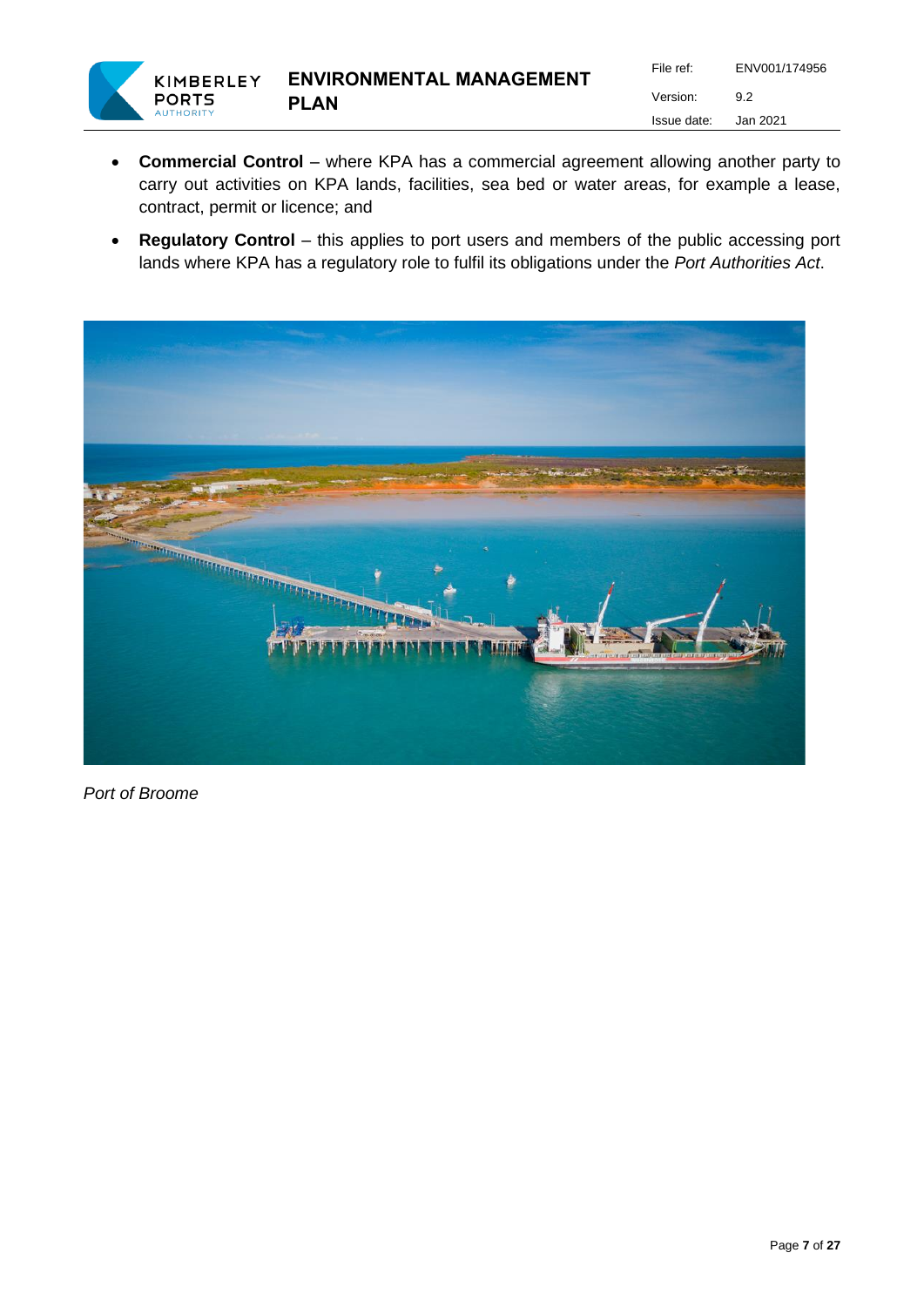# <span id="page-7-0"></span>**3. LEADERSHIP AND COMMITMENT**

# <span id="page-7-1"></span>*3.1. Environment Policy*

KIMBERLEY **PORTS** 

KPA's Environment Policy Statement outlines its commitment to deliver its services and activities in an environmentally sustainable and responsible manner. The policy is reviewed bi-annually by KPA's management team and approved by the Board.

The policy is communicated via KPA's site induction process, is displayed in the workplace and can be accessed via KPA's website.

# <span id="page-7-2"></span>*3.2. Roles and Responsibilities*

All KPA employees, contractors and other positions under the direct control of KPA have a general duty under the *Environmental Protection Act 1986 (WA)* to:

- Not cause or allow serious environmental harm or material environmental harm; or
- Intentionally or otherwise, cause pollution or an unreasonable emission from any premises.

The minimum responsibilities and accountabilities for KPA staff are documented in position descriptions, each of which will have some level of role, responsibility and authority for managing environmental aspects. This may include implementing operational controls, risk treatment plans, programs or other administrative controls. An outline of the roles, responsibilities and authorities at key levels within KPA are displayed in Table 1.

<span id="page-7-3"></span>*Table 1: Environmental Roles and Responsibilities* 

| <b>Board of Directors</b><br>Under Section 8(2) of the Act, the Board is to "perform the functions, determine<br>the policies and control the affairs of the Port Authority". As such, the Board is<br>responsible for determining and endorsing KPA's Environment Policy.                                                                                                                                                                                                                                                                                                                                                                                                                                                                                                                                                                                                                                                                                                                                                                        |
|---------------------------------------------------------------------------------------------------------------------------------------------------------------------------------------------------------------------------------------------------------------------------------------------------------------------------------------------------------------------------------------------------------------------------------------------------------------------------------------------------------------------------------------------------------------------------------------------------------------------------------------------------------------------------------------------------------------------------------------------------------------------------------------------------------------------------------------------------------------------------------------------------------------------------------------------------------------------------------------------------------------------------------------------------|
| Members of the Management Team are responsible for ensuring environmental<br><b>Managers</b><br>stewardship and accountability within their specific function. Specific<br>responsibilities include:<br>• CEO - is responsible for leading the culture of the organisation<br>regarding environmental stewardship. The CEO<br>delegates<br>responsibility for various risk mitigation initiatives and approves<br>resources in consultation with the Managers.<br>Managers - are responsible for annual workforce planning to ensure<br>$\bullet$<br>adequate resources and budget is available for the implementation of<br>KPA's Environmental Management System.<br>Harbour Master - is responsible for ensuring the safe and efficient<br>$\bullet$<br>movement of vessels through KPA's port and ensuring those vessels<br>and their associated activities are undertaken with minimal impact to the<br>port. The Harbour Master also undertakes a key role as Incident<br>Controller in the event of a port marine oil pollution emergency. |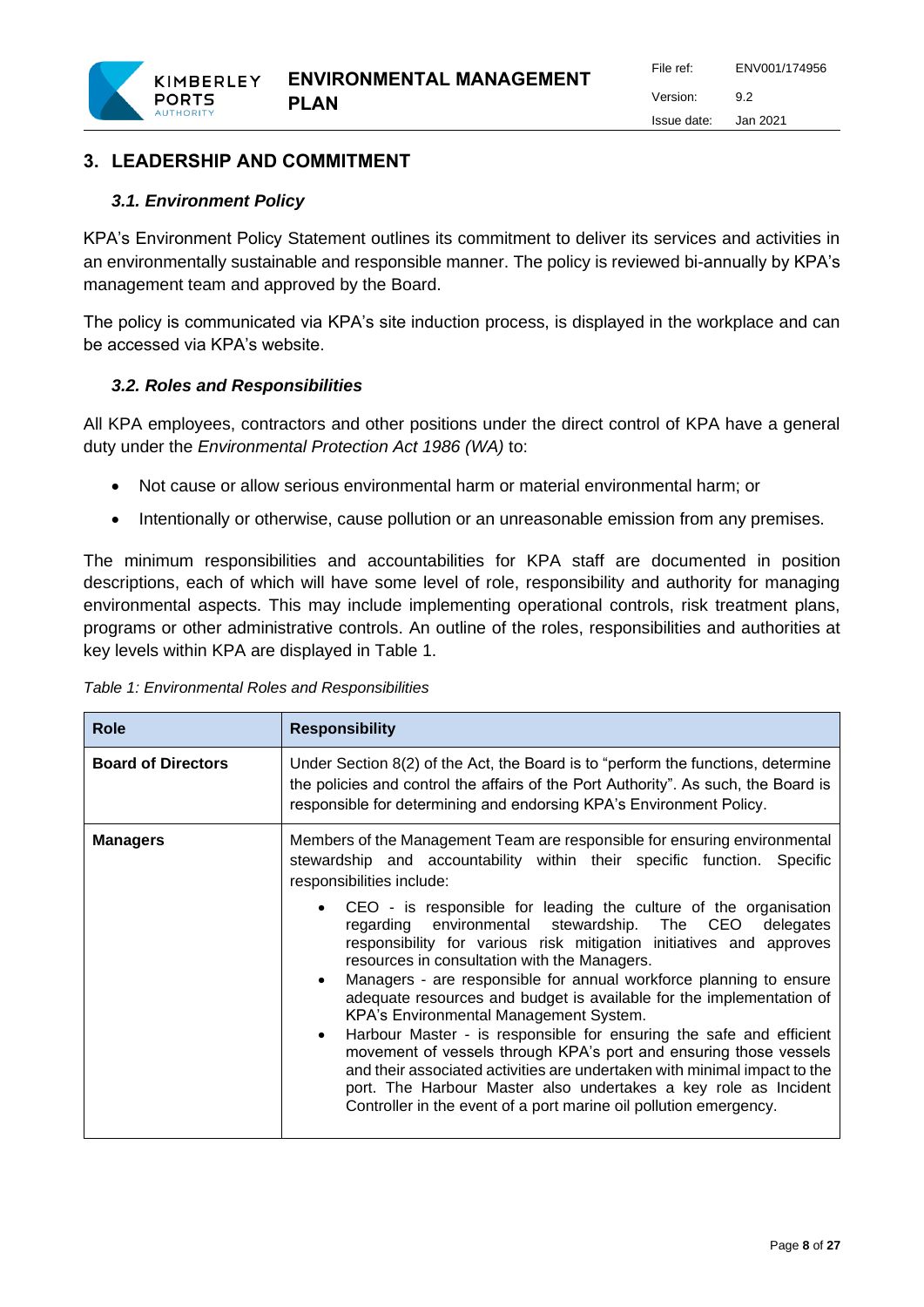

| <b>HSER Manager</b>        | The HSER Manager has overall responsibility for the coordination of<br>environmental management aligned with the requirements of AS/NZS ISO<br>14001:2015. This includes:<br>the development of the EMP;<br>$\bullet$<br>reporting on environmental management system performance; and<br>$\bullet$<br>providing recommendations for continual improvement to<br>the<br>$\bullet$<br>Management Team for review. |  |  |  |  |  |
|----------------------------|------------------------------------------------------------------------------------------------------------------------------------------------------------------------------------------------------------------------------------------------------------------------------------------------------------------------------------------------------------------------------------------------------------------|--|--|--|--|--|
| <b>Employees</b>           | KPA staff are required to:<br>adhere to this EMP; and<br>$\bullet$<br>contribute to developing and implementing risk treatment plans for<br>$\bullet$<br>significant environment aspects that are applicable to their work area.                                                                                                                                                                                 |  |  |  |  |  |
| <b>Contractors</b>         | Contractors and service providers are expected to adhere to the EMP when<br>operating on behalf of or directly for KPA                                                                                                                                                                                                                                                                                           |  |  |  |  |  |
| <b>Lessees / licensees</b> | Lessees and licensees must adhere to the conditions in their commercial<br>agreements with KPA to ensure the environmental impacts from their activities<br>are managed. They must also abide by environment and heritage legislation.                                                                                                                                                                           |  |  |  |  |  |

# <span id="page-8-0"></span>**4. PLANNING**

The EMP considers:

- The KPA Vision and Mission statement
- The current KPA Strategic Development Plan 2021/26
- The KPA Master plan
- Internal and external environmental issues
- Environmental themes and objectives
- The needs and expectations of internal and external stakeholders
- The current scope of KPA's services and activities within the context of the EMS.

During the planning process, KPA also determines the risks and opportunities related to its compliance obligations, environmental aspects and other issues and requirements that need to be addressed in order to:

- Give assurance the EMP will achieve its intended outcomes;
- Prevent or reduce undesired effects / environmental harm; and
- Achieve continual improvement.

#### <span id="page-8-1"></span>*4.1. Compliance Obligations*

There are a range of State and Federal environmental laws, regulations and standards that are relevant to KPA's operations. KPA has processes in place to ensure any legislative changes and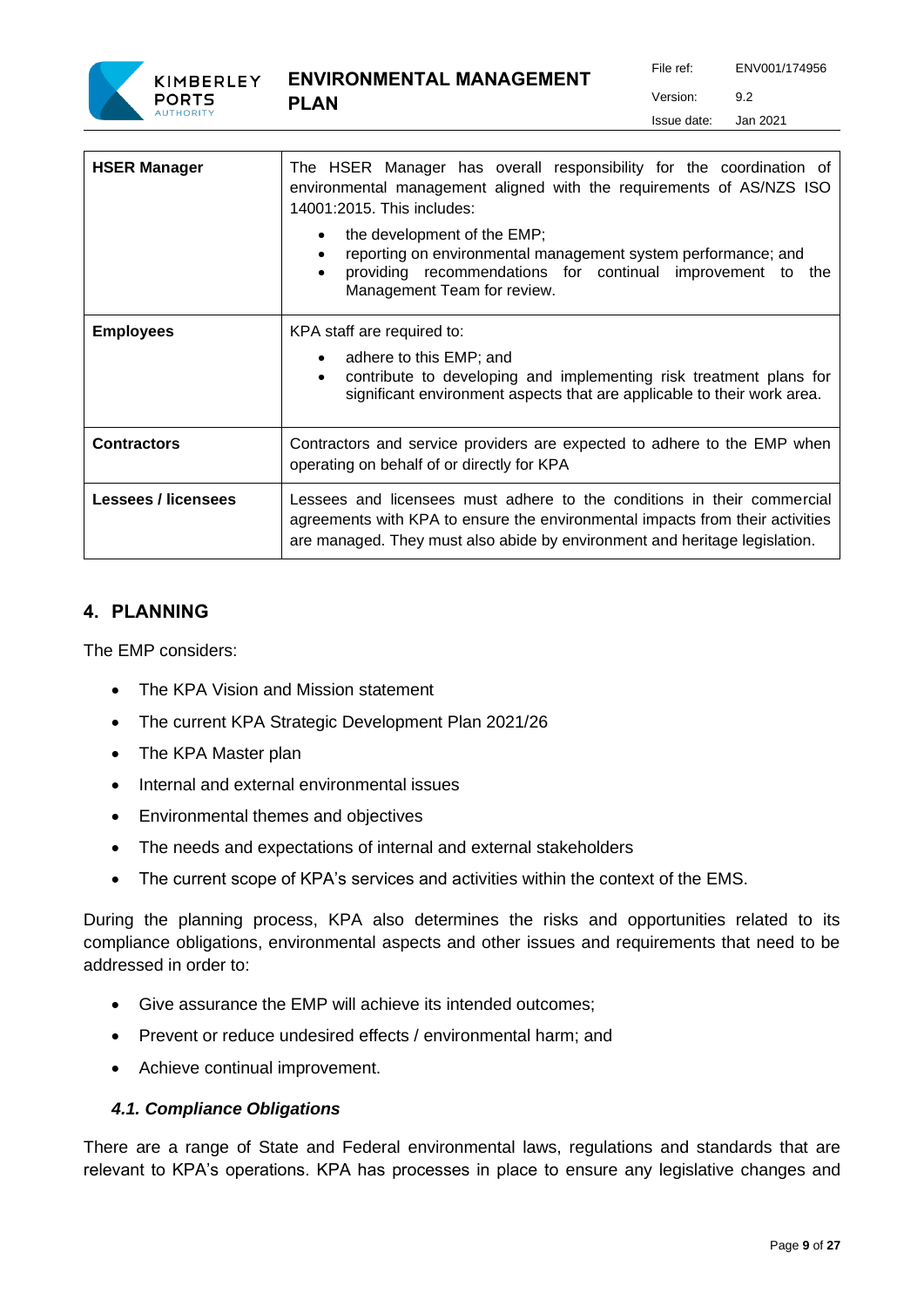amendments are taken into account. Some of the key legislation relating to KPA's operations include, but are not limited to:

# **State**

- *Environmental Protection Act 1986*
- *Environmental Protection Regulations 1987*
- *Environmental Protection (Clearing of Native Vegetation) Regulations 2004*
- *Environmental Protection (Unauthorised Discharge) Regulations 2004*

#### **Commonwealth**

- *Environmental Protection and Biodiversity Conservation Act 1999*
- *Environment Protection (Sea Dumping) Act 1981*

# <span id="page-9-0"></span>*4.2. Environmental Themes and Objectives*

KPA's strategic environmental objective as set out in the KPA Strategic Development Plan 2021/26 is to seek the balance between Sustainability and Economic Growth.

KPA's strategy of "seeking the balance between sustainability and economic growth" encompasses all facets of the organisation and environment in which it operates, including the port operations, stakeholder (industry, government, community, traditional owners etc.) needs, planning and development needs, management and maintenance of assets, physical environment, and environment and heritage values of the Port and surrounding areas.

KPA will play an increasing role planning for the region to ensure the growth is planned, sustainable and recognises the needs of the KPA's customers and key stakeholders. This will be achieved through:

- developing a master plan for all Kimberley Ports
- maintaining the Port of Broome EMS in line with AS/NZS ISO 14001
- establishing a program for future ports that are amalgamated into KPA to ensure their EMS's align with AS/NZS ISO 14001 and KPA's EMS
- aligning environmental monitoring programs to support commercial and operational future developments
- <span id="page-9-1"></span>• incorporating coastal vulnerability and climate change considerations into KPA development strategies.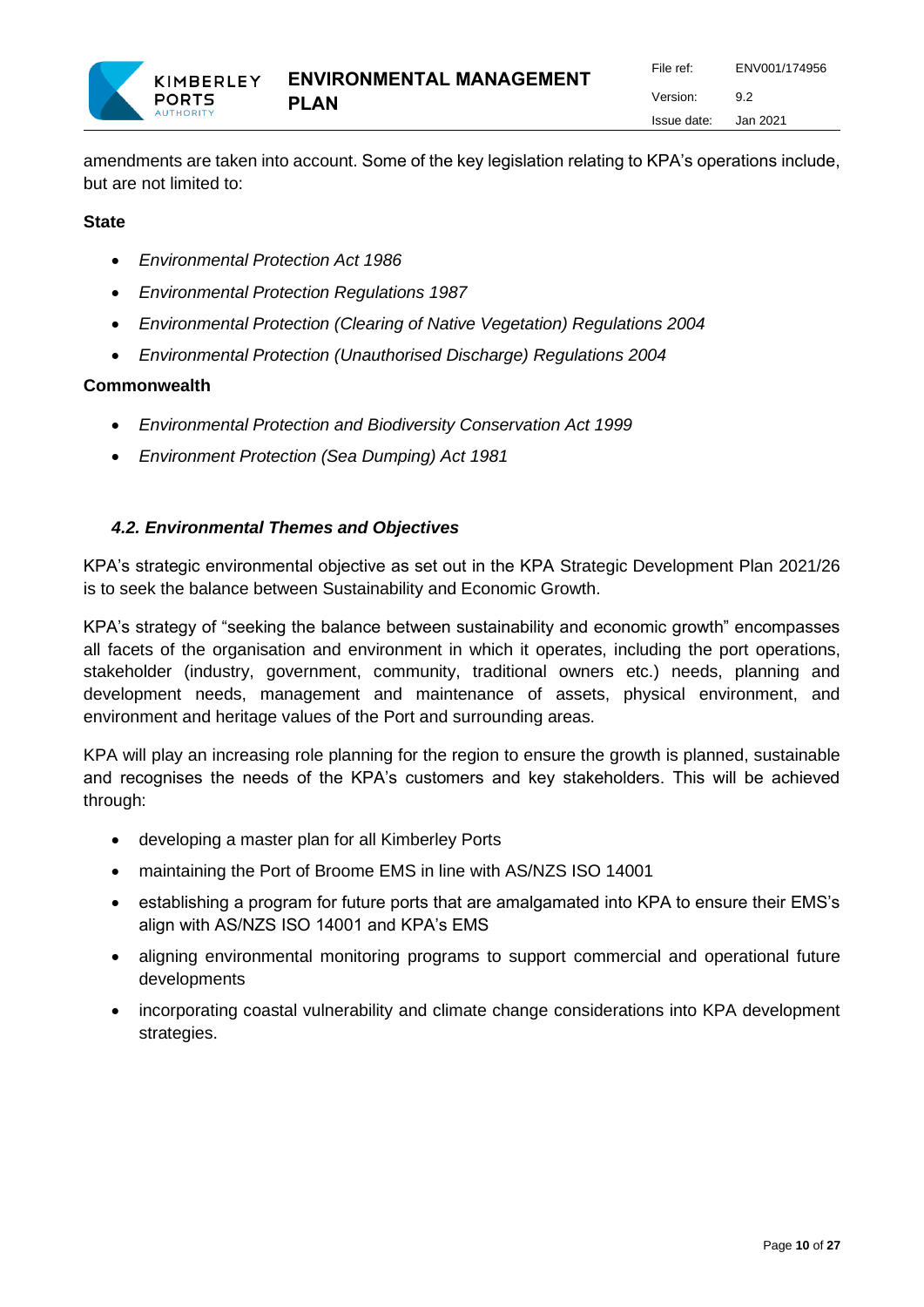

File ref: ENV001/174956 Version: 9.2 Issue date: Jan 2021

| <b>Theme</b>                            | <b>Description</b>                                                                                                                  | <b>Objective</b>                                                                                                                                                                                                  |  |  |
|-----------------------------------------|-------------------------------------------------------------------------------------------------------------------------------------|-------------------------------------------------------------------------------------------------------------------------------------------------------------------------------------------------------------------|--|--|
| <b>Ambient Air Quality</b>              | Air quality in and around<br>the Port                                                                                               | Minimise impacts on the community from site<br>sourced air emissions.                                                                                                                                             |  |  |
| <b>Flora &amp; Fauna</b>                | Marine<br>and<br>terrestrial<br>fauna within<br>the<br>port<br>precinct                                                             | Minimise impacts to flora and fauna and seek<br>opportunities to enhance native species.                                                                                                                          |  |  |
| Greenhouse<br>Gas<br>&<br><b>Energy</b> | Greenhouse<br>gas<br>CO <sub>2</sub> e)<br>emissions<br>(i.e.<br>associated<br>with<br>works<br>under KPA's operational<br>control. | Minimise<br>greenhouse<br>emissions<br>gas<br>and<br>continually improve energy efficiency.                                                                                                                       |  |  |
| <b>Land &amp; Seabed</b>                | Land vested to KPA above<br>the high tide line and<br>seabed within the Port<br>precinct below the high<br>tide line                | Effectively manage Port services and activities to<br>prevent pollution of Port land and seabed and<br>ensure environmental impacts of contamination<br>are minimised.                                            |  |  |
| <b>Noise</b>                            | Noise emissions associate<br>with port operations                                                                                   | Minimise impacts to the community from site<br>sourced noise emissions.                                                                                                                                           |  |  |
| Waste                                   | Physical waste generated<br>through<br>the<br>Ports<br>operations                                                                   | Reduce the volume of wastes generated by KPA<br>services and activities that require disposal to<br>landfill or specialised treatment.                                                                            |  |  |
| Water                                   | Water that includes:<br>stormwater:<br>potable water;<br>$\bullet$<br>marine water; and<br>ground water.                            | Effectively manage port services and activities to<br>ensure water resources are:<br>used efficiently and protected; and<br>٠<br>Maintain long-term security of marine<br>$\bullet$<br>waters for KPA activities. |  |  |

*Table 2: Overview of KPA's key environmental themes and objectives* 

**PLAN**

#### <span id="page-10-0"></span>*4.3. Environmental Risk Management*

Port operations and activities, by their nature, have the potential to impact upon one or more aspects of the natural or social environment. KPA has a Risk Management Policy and Risk Management Framework which outlines how it identifies, assesses and controls risks, including environment risks.

KPA has four risk assessment levels:

- Strategic level;
- Operational level;
- Project level; and
- Task/Activity level.

KPA records its risks in an online risk management system. Significant environmental risks are those aspects which are rated with a risk score high or greater, or are otherwise a management concern for KPA. The key environmental risks are identified in Table 3 below. .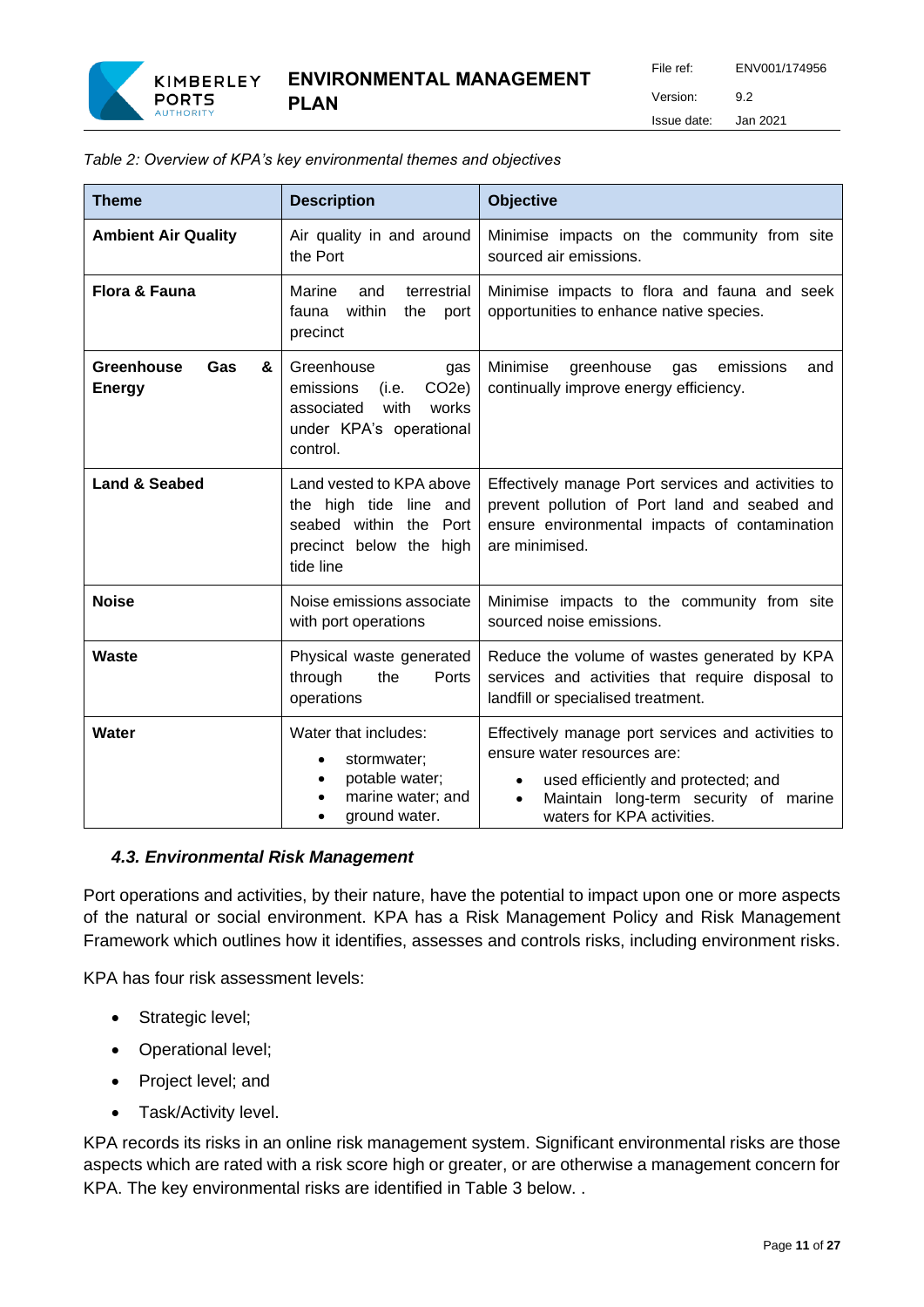

#### *Table 3: Overview of KPA's Key Environmental Risks*

| <b>Risk</b><br><b>Description</b>                   | Cause                                                                                                              | <b>Resulting In</b>                                                                                                                                                                                                                                                                                                                | <b>Consequence</b><br>Category |    | <b>Inherent</b><br><b>Risk</b> |                 | <b>Controls</b>                                                                                                                                                                                                                                                                                                                                                               | <b>TAPS</b>                                                                                                                                      |              | <b>Post Tap</b><br><b>Risk</b> |                |
|-----------------------------------------------------|--------------------------------------------------------------------------------------------------------------------|------------------------------------------------------------------------------------------------------------------------------------------------------------------------------------------------------------------------------------------------------------------------------------------------------------------------------------|--------------------------------|----|--------------------------------|-----------------|-------------------------------------------------------------------------------------------------------------------------------------------------------------------------------------------------------------------------------------------------------------------------------------------------------------------------------------------------------------------------------|--------------------------------------------------------------------------------------------------------------------------------------------------|--------------|--------------------------------|----------------|
|                                                     |                                                                                                                    |                                                                                                                                                                                                                                                                                                                                    |                                | C. | L                              | $\mathsf{R}$    | (already in place)                                                                                                                                                                                                                                                                                                                                                            | (to be implemented)                                                                                                                              | $\mathbf{C}$ |                                | $\mathsf{R}$   |
| Release<br>of<br>product to the<br>environment      | Uncontrolled<br>release of a product<br>within the PMA that<br>enters the marine or<br>terrestrial<br>environment. | Toxicity<br>and<br>$\bullet$<br>of<br>smothering<br>marine biota from<br>spilled product<br>Damage<br>or<br>$\bullet$<br>of<br>destruction<br>marine habitat<br>Reduction<br>in<br>$\bullet$<br>water quality from<br>nutrients<br>and<br>suspended solids<br>Contamination of<br>$\bullet$<br>soil and potentially<br>groundwater | Environment                    | 5  | 3                              | 15 <sub>1</sub> | <b>KPA HSE and Security</b><br>$\bullet$<br>Induction<br>KPA EMS including<br>SOP's.<br>JHA's<br>and<br>Work<br>Permit<br>to<br>System.<br><b>CCTV</b><br>$\bullet$<br>Audits and inspection<br>program<br>Maintenance program<br>and<br>Terminal<br>Port<br>Handbook<br><b>Commercial leases</b><br><b>Bunkering</b><br>induction<br>(third party)<br>• Contractors Handbook | Ongoing audit and<br>inspection<br>program<br>Conduct a review<br>0f<br>emergency<br>plans<br>response<br>best<br>against<br>practice guidelines | 4            | $\overline{2}$                 | $\overline{8}$ |
| Cumulative<br>of<br>loss<br>environmental<br>values | Failure<br>to<br>adequately manage<br>environmental<br>impacts.                                                    | Degradation<br>of<br>environmental values<br>including<br>(but<br>not<br>limited to):<br>water quality<br>$\bullet$<br>sediment quality<br>$\bullet$<br>seagrass health<br>$\bullet$                                                                                                                                               | Environment                    | 4  | 3                              | 12              | Environmental monitoring<br>programs including:<br>Groundwater<br>monitoring<br>Marine<br><b>Baseline</b><br>Program (2016) and<br>marine<br>ongoing<br>monitoring<br>SWASP to monitor for<br>invasive marine pest<br>species<br>Other controls include:                                                                                                                      | Review<br>storm<br>water<br>management<br>processes                                                                                              | 3            | $\overline{2}$                 | 6              |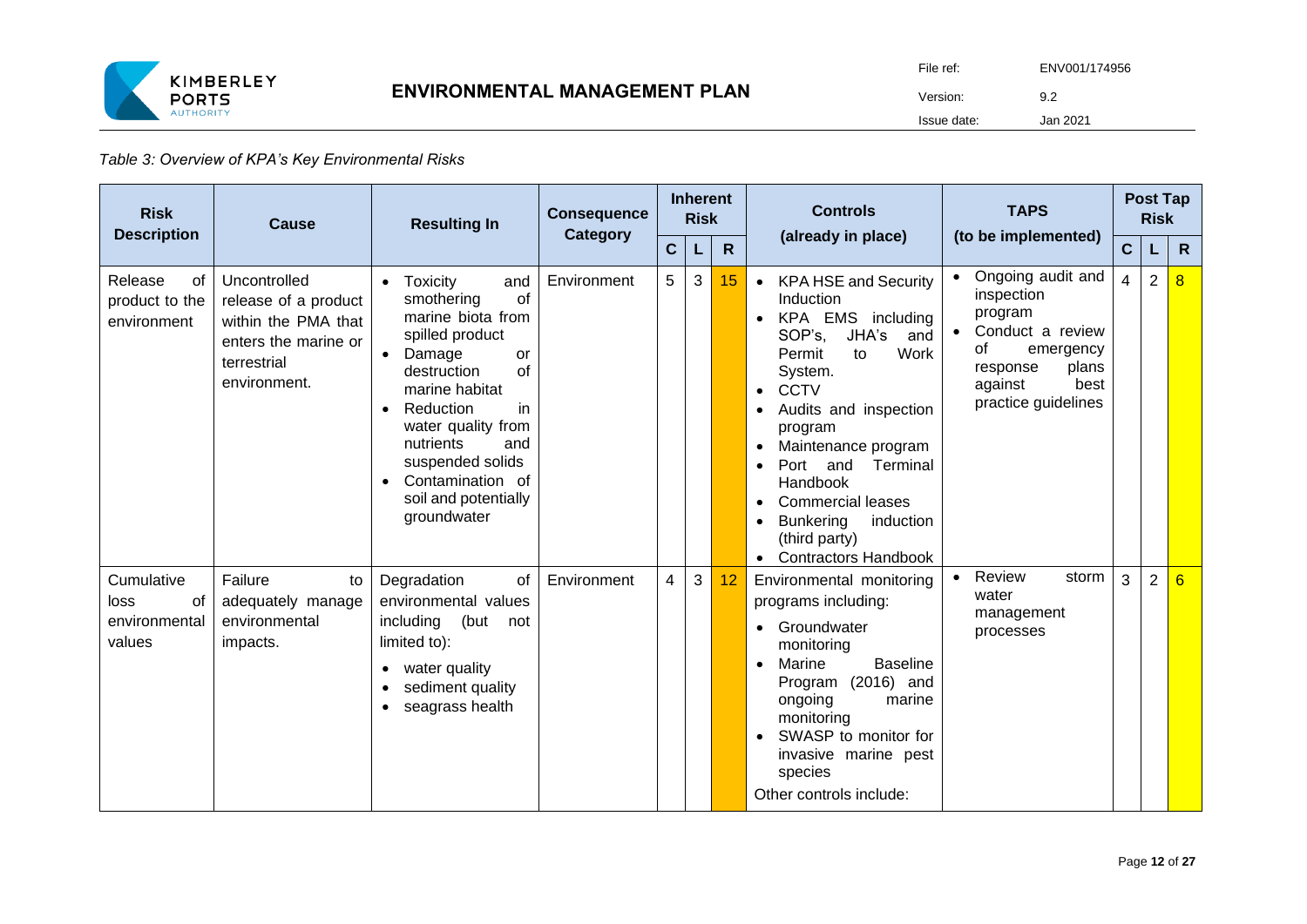

# **ENVIRONMENTAL MANAGEMENT PLAN**

|           | ENV001/174956 |
|-----------|---------------|
| File ref: |               |

Version: 9.2

Issue date: Jan 2021

|                                                              |                                                                                    |                                                               |             |   |   |    | Groundwater<br>$\bullet$<br>conceptual model for<br>Port of Broome<br>Workplace inspections<br>Native<br>vegetation<br>$\bullet$<br>application<br>clearing<br>process<br>Hazardous<br>chemical<br>$\bullet$<br>management<br>processes<br><b>Biosecurity Response</b><br>$\bullet$<br>Procedure                                                                                                                                                                                                                                    |
|--------------------------------------------------------------|------------------------------------------------------------------------------------|---------------------------------------------------------------|-------------|---|---|----|-------------------------------------------------------------------------------------------------------------------------------------------------------------------------------------------------------------------------------------------------------------------------------------------------------------------------------------------------------------------------------------------------------------------------------------------------------------------------------------------------------------------------------------|
| Failure<br>to<br>manage<br>existing<br>contaminated<br>sites | Unknown extent of<br>contamination<br>or<br>ongoing<br>contamination of a<br>site. | Adverse<br>impact on<br>marine<br>land<br>or<br>environments. | Environment | 4 | 3 | 12 | Ongoing<br>$\overline{2}$<br>$\bullet$<br>$\overline{8}$<br>$\overline{4}$<br><b>TEMRs</b><br>$\bullet$<br>inspections of the<br>Slipway Terms and<br>$\bullet$<br>site<br>Conditions<br><b>Slipway Contaminated</b><br>$\bullet$<br>Site Management Plan<br><b>HSE</b><br>Slipway<br>$\bullet$<br>Guidelines<br><b>Commercial Leases</b><br><b>Work</b><br>Permit<br>to<br>System<br>Regular inspections of<br>the Slipway<br>Slipway registered as<br>$\bullet$<br>a prescribed premise<br>Groundwater<br>$\bullet$<br>monitoring |

Notes:  $L =$  likelihood,  $C =$  consequence,  $R =$  risk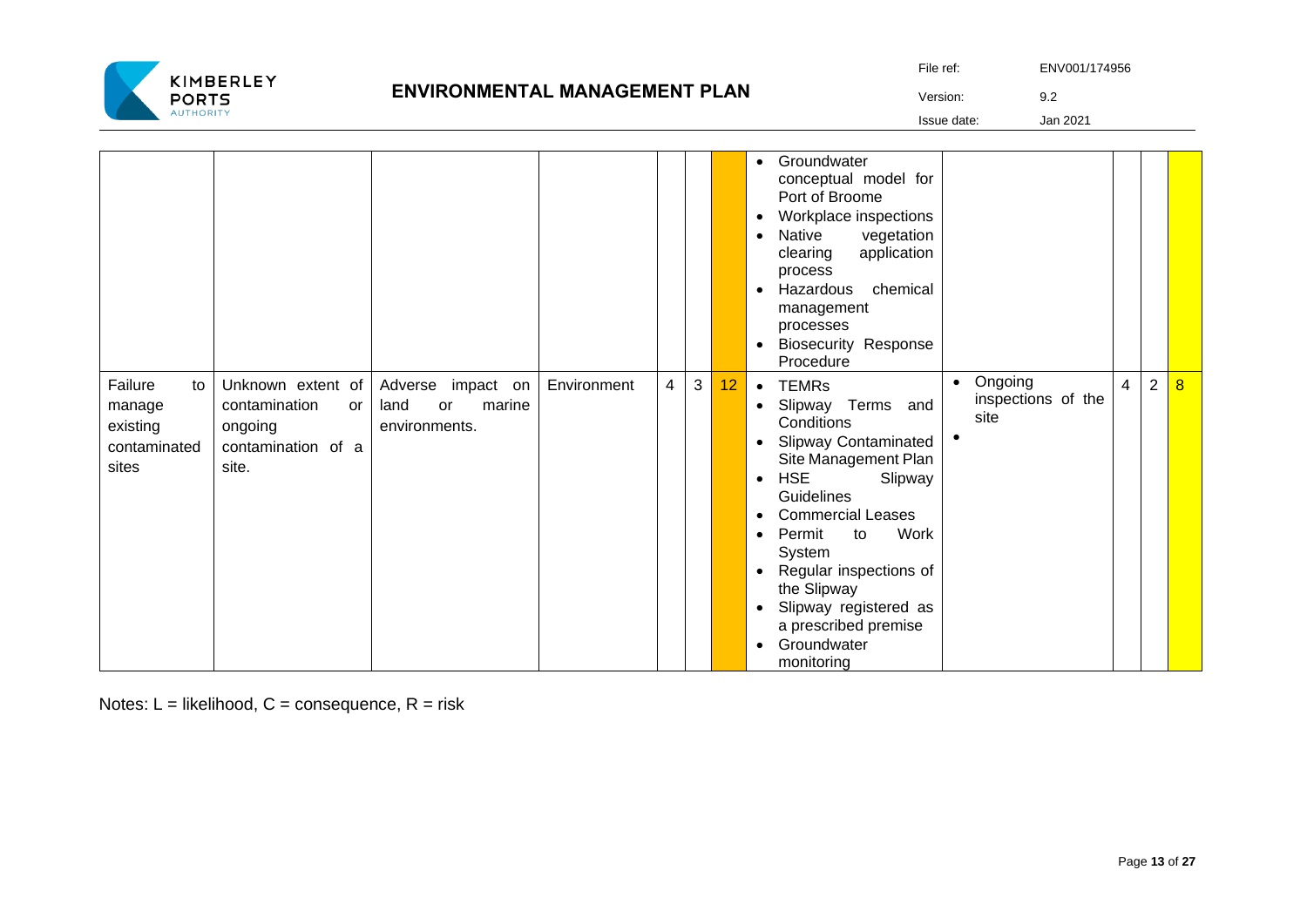

# <span id="page-13-0"></span>**5. ENVIRONMENTAL MANAGEMENT COMMITMENTS**

The tables presented below summarises the environmental management commitments for each of the environmental themes, including:

- **EMP Objective(s)** the relevant high-level environmental management objective;
- **Environmental Risk** the relevant risk identified;
- **Management Strategy** how KPA broadly intends to meet / approach the environmental management objective;
- **Control(s)** the summarised controls in place to ensure objectives are met;
- **Monitoring** how the outcomes of implementing the controls will be monitored. The level and frequency of monitoring will be relative to the risk rating of the objective;
- **Reporting** how performance will be reported within and outside the organisation (where applicable);
- **Performance indicator(s)** performance measurement that evaluates the successes of control implementation; and
- **Planned works** broad scope of works to manage the risk.



*Feather Stars (Cenolia), Port of Broome waters*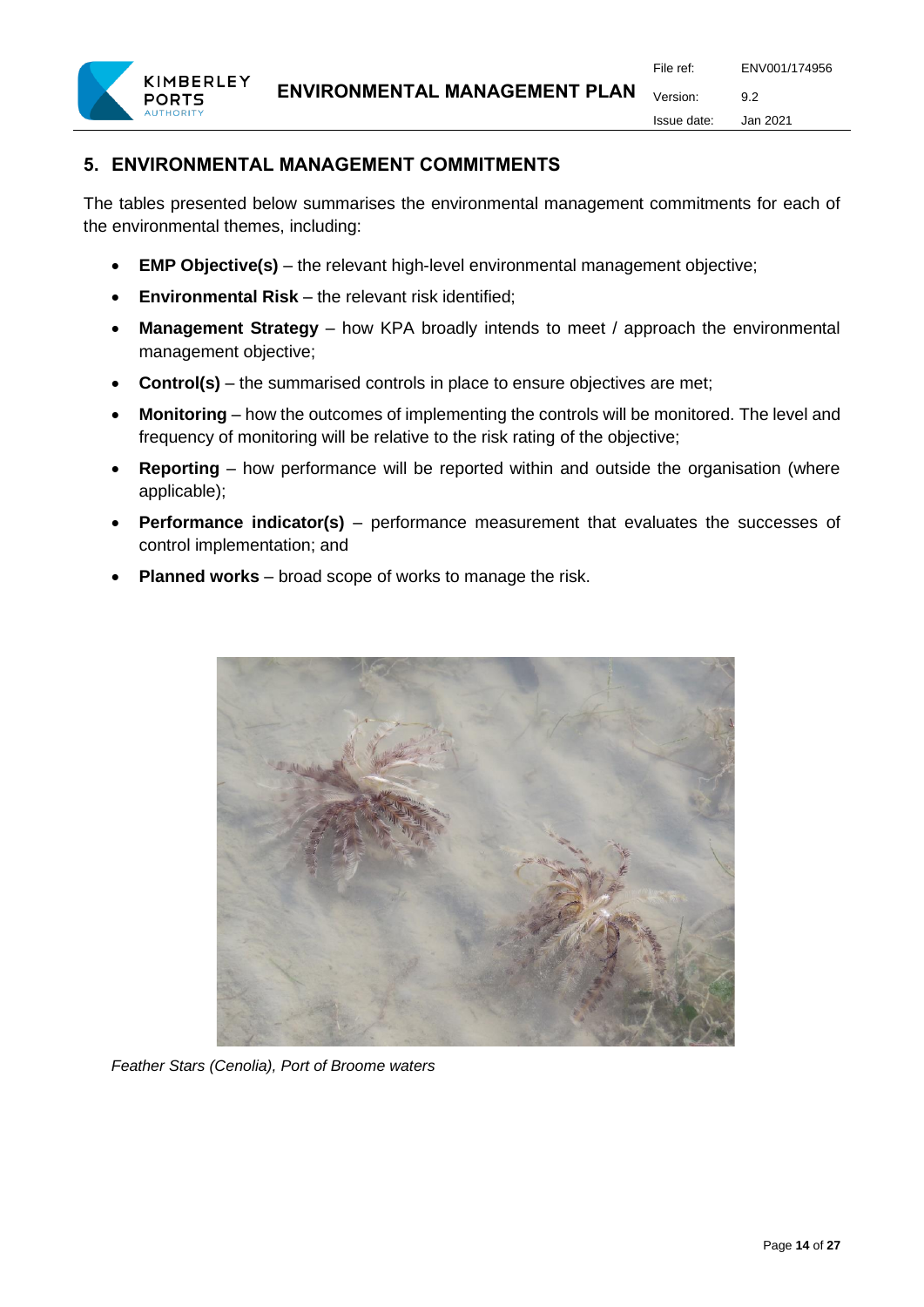

*Table 4: Overview of KPA's key environmental objectives and associated programs, strategies and plans*

| <b>Ambient Air Quality</b>                                                                                                                                                                                                                                                                |                                                                                                                                                          |                                                                   |                        |             |  |  |  |  |
|-------------------------------------------------------------------------------------------------------------------------------------------------------------------------------------------------------------------------------------------------------------------------------------------|----------------------------------------------------------------------------------------------------------------------------------------------------------|-------------------------------------------------------------------|------------------------|-------------|--|--|--|--|
| <b>EMP Objective(s)</b>                                                                                                                                                                                                                                                                   | Minimise impacts on the community from site sourced air emissions.                                                                                       |                                                                   |                        |             |  |  |  |  |
| <b>Environmental Risk</b>                                                                                                                                                                                                                                                                 |                                                                                                                                                          | Failure to comply with community expectations around air quality. |                        |             |  |  |  |  |
| Risk assess new processes and tenant applications<br>Monitor current processes<br><b>Management Strategy</b><br>Ambient air quality currently to be managed with administrative controls, principally change management i.e.<br>bulk loading of product considered for KPA in the future. |                                                                                                                                                          |                                                                   |                        |             |  |  |  |  |
| Control(s)                                                                                                                                                                                                                                                                                | Work place inspections<br><b>Operations Dept</b><br><b>Responsibility</b><br>COO<br>Lease agreements<br><b>Tenant inspections</b><br><b>HSER Manager</b> |                                                                   |                        |             |  |  |  |  |
|                                                                                                                                                                                                                                                                                           |                                                                                                                                                          |                                                                   | <b>Operations Dept</b> | Monthly     |  |  |  |  |
| <b>Monitoring</b>                                                                                                                                                                                                                                                                         | Inspections                                                                                                                                              | <b>Responsibility</b><br><b>Timing</b>                            | COO                    | As required |  |  |  |  |
|                                                                                                                                                                                                                                                                                           |                                                                                                                                                          |                                                                   | <b>HSER Manager</b>    | Adhoc       |  |  |  |  |
| <b>Reporting</b>                                                                                                                                                                                                                                                                          | Incident reports as required                                                                                                                             |                                                                   |                        |             |  |  |  |  |
| Performance indicator(s)                                                                                                                                                                                                                                                                  | No verified community complaints<br>No significant environmental incidents<br>$\bullet$                                                                  |                                                                   |                        |             |  |  |  |  |
| 2021 planned works                                                                                                                                                                                                                                                                        | Maintain current review process for new proposals.<br>Maintain inspection process to identify any changes.                                               |                                                                   |                        |             |  |  |  |  |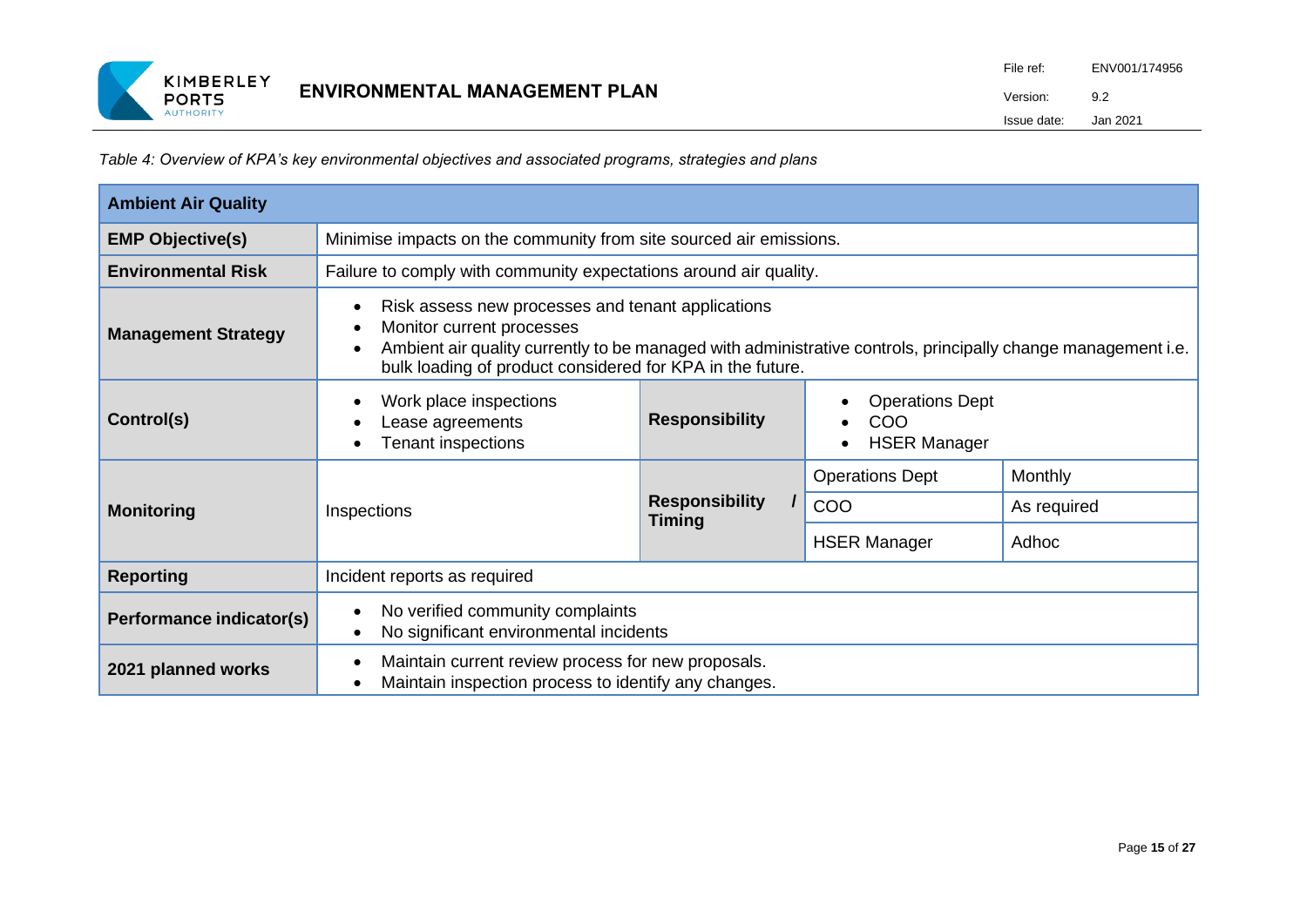

| <b>Flora and Fauna</b>                                                                                                                                                                           |                                                                                                                                                                                                                                                                                                                                                |                                          |                                              |  |  |  |  |  |  |
|--------------------------------------------------------------------------------------------------------------------------------------------------------------------------------------------------|------------------------------------------------------------------------------------------------------------------------------------------------------------------------------------------------------------------------------------------------------------------------------------------------------------------------------------------------|------------------------------------------|----------------------------------------------|--|--|--|--|--|--|
| <b>EMP Objective(s)</b>                                                                                                                                                                          | Minimise impacts to flora and fauna and seek opportunities to enhance native species.                                                                                                                                                                                                                                                          |                                          |                                              |  |  |  |  |  |  |
| <b>Environmental Risk</b>                                                                                                                                                                        | Release of product to the environment<br>$\bullet$<br>Cumulative loss of environmental values<br>Introduced invasive pests                                                                                                                                                                                                                     |                                          |                                              |  |  |  |  |  |  |
| Risk assess new processes and tenant applications<br>$\bullet$<br><b>Management Strategy</b><br>Monitor current processes<br>Conduct drills to ensure high state of readiness in case of a spill |                                                                                                                                                                                                                                                                                                                                                |                                          |                                              |  |  |  |  |  |  |
|                                                                                                                                                                                                  |                                                                                                                                                                                                                                                                                                                                                | <b>Responsibilities &amp; Timings</b>    |                                              |  |  |  |  |  |  |
| Control(s)                                                                                                                                                                                       | KPA EMS and other management systems such as permit to work<br>$\bullet$<br>COO<br>Audit and inspection program<br><b>Operations Dept</b><br>Spill management processes<br><b>HSER Manager</b><br><b>Biosecurity Response Procedure</b><br>Harbourmaster<br>Promote planting of native species                                                 |                                          |                                              |  |  |  |  |  |  |
| <b>Monitoring</b>                                                                                                                                                                                | Inspections/audits<br>Contract reviews<br>State Wide Array Surveillance Program (SWASP)                                                                                                                                                                                                                                                        | Operations<br>COO<br><b>HSER Manager</b> | <b>Monthly</b><br>As required<br>As required |  |  |  |  |  |  |
| <b>Reporting</b>                                                                                                                                                                                 | Annual, adhoc and scheduled marine monitoring reports<br>$\bullet$                                                                                                                                                                                                                                                                             | <b>HSER Manager</b>                      | Annually                                     |  |  |  |  |  |  |
| No significant spills or pollution events<br>Performance indicator(s)<br>Do not exceed recognised trigger values                                                                                 |                                                                                                                                                                                                                                                                                                                                                |                                          |                                              |  |  |  |  |  |  |
| 2021 Planned works                                                                                                                                                                               | Continue with marine monitoring program and SWASP<br>$\bullet$<br>Continue to liaise with Roebuck Bay Working Group (RWBG), Nyamba Buru Yawuru (NBY), Department of<br>Biodiversity, Conservation & Attractions (DBCA) to enhance understanding of flora and fauna systems<br>Continue to conduct emergency spill response drills<br>$\bullet$ |                                          |                                              |  |  |  |  |  |  |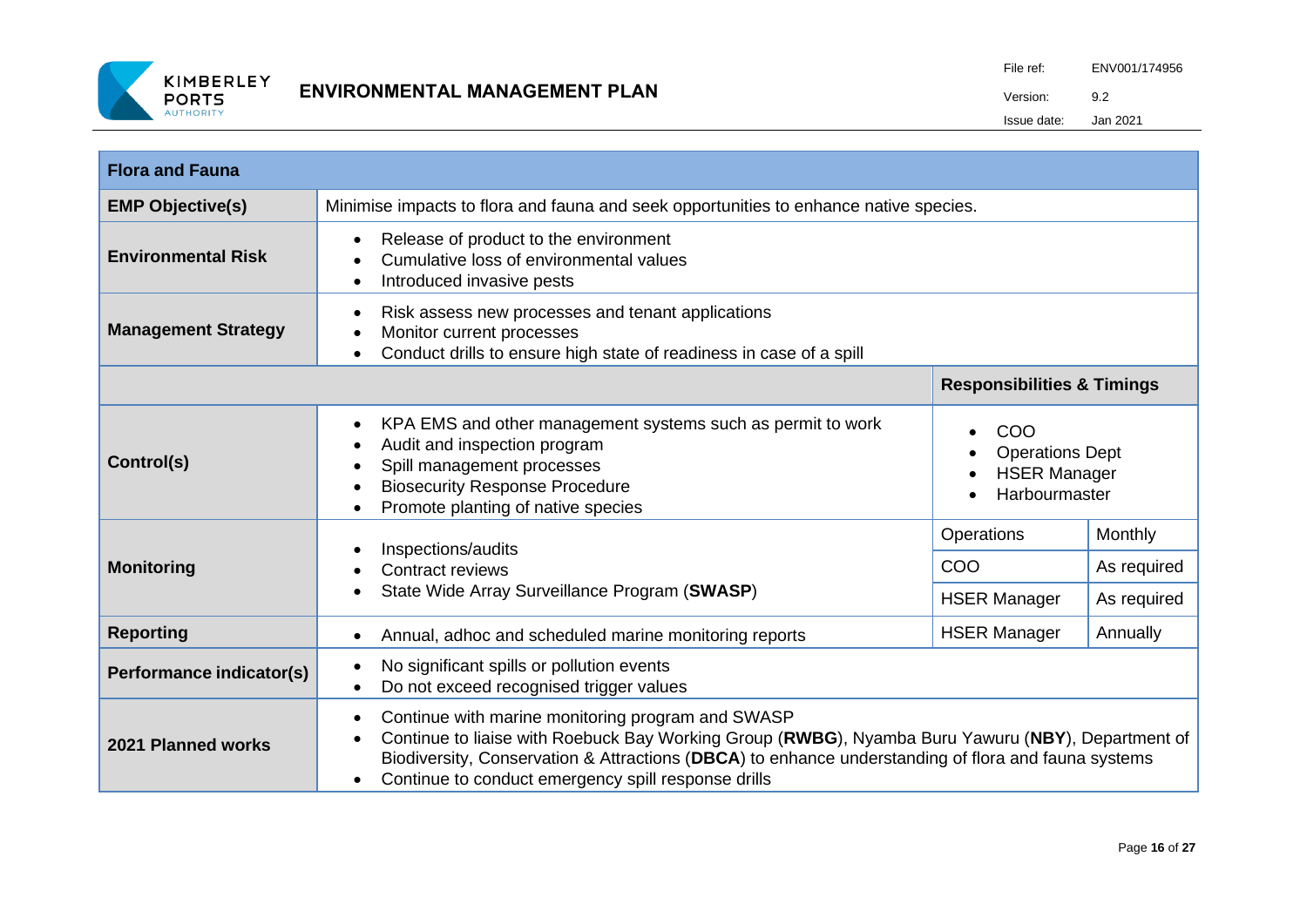

| <b>Greenhouse and energy</b>                                                                               |                                                                                                                                                                                                                                                                  |                                                                   |                        |  |  |  |  |
|------------------------------------------------------------------------------------------------------------|------------------------------------------------------------------------------------------------------------------------------------------------------------------------------------------------------------------------------------------------------------------|-------------------------------------------------------------------|------------------------|--|--|--|--|
| Minimise greenhouse gas emissions and continually improve energy efficiency.<br><b>EMP Objective(s)</b>    |                                                                                                                                                                                                                                                                  |                                                                   |                        |  |  |  |  |
| <b>Environmental Risk</b>                                                                                  | Failure to comply with regulatory requirements and or community expectations with respect to greenhouse gas<br>emissions and energy use                                                                                                                          |                                                                   |                        |  |  |  |  |
| Monitor and maintain mobile equipment<br><b>Management Strategy</b><br>Purchase energy efficient equipment |                                                                                                                                                                                                                                                                  |                                                                   |                        |  |  |  |  |
|                                                                                                            |                                                                                                                                                                                                                                                                  | <b>Responsibilities &amp; Timings</b>                             |                        |  |  |  |  |
| Control(s)                                                                                                 | Maintain mobile equipment to ensure efficiency<br>Monitor legislative changes                                                                                                                                                                                    | Maintenance Dept<br>$\bullet$<br><b>HSER Manager</b><br>$\bullet$ |                        |  |  |  |  |
| <b>Monitoring</b>                                                                                          | Monitor equipment performance<br>Monitor legislative changes<br>Monitor energy usage                                                                                                                                                                             | Maintenance Dept<br><b>HSER Manager</b>                           | Scheduled<br>Quarterly |  |  |  |  |
| <b>Reporting</b>                                                                                           | <b>NA</b>                                                                                                                                                                                                                                                        |                                                                   |                        |  |  |  |  |
| Performance indicator(s)                                                                                   | Compliance to existing and new/emerging legislation                                                                                                                                                                                                              |                                                                   |                        |  |  |  |  |
| 2021 Planned works                                                                                         | Maintain existing systems<br>Promote energy saving practices in the workplace<br>Track energy usage<br>Commence the development of a climate change adaption strategy for the Port of Broome<br>Commence the development of an environmental sustainability plan |                                                                   |                        |  |  |  |  |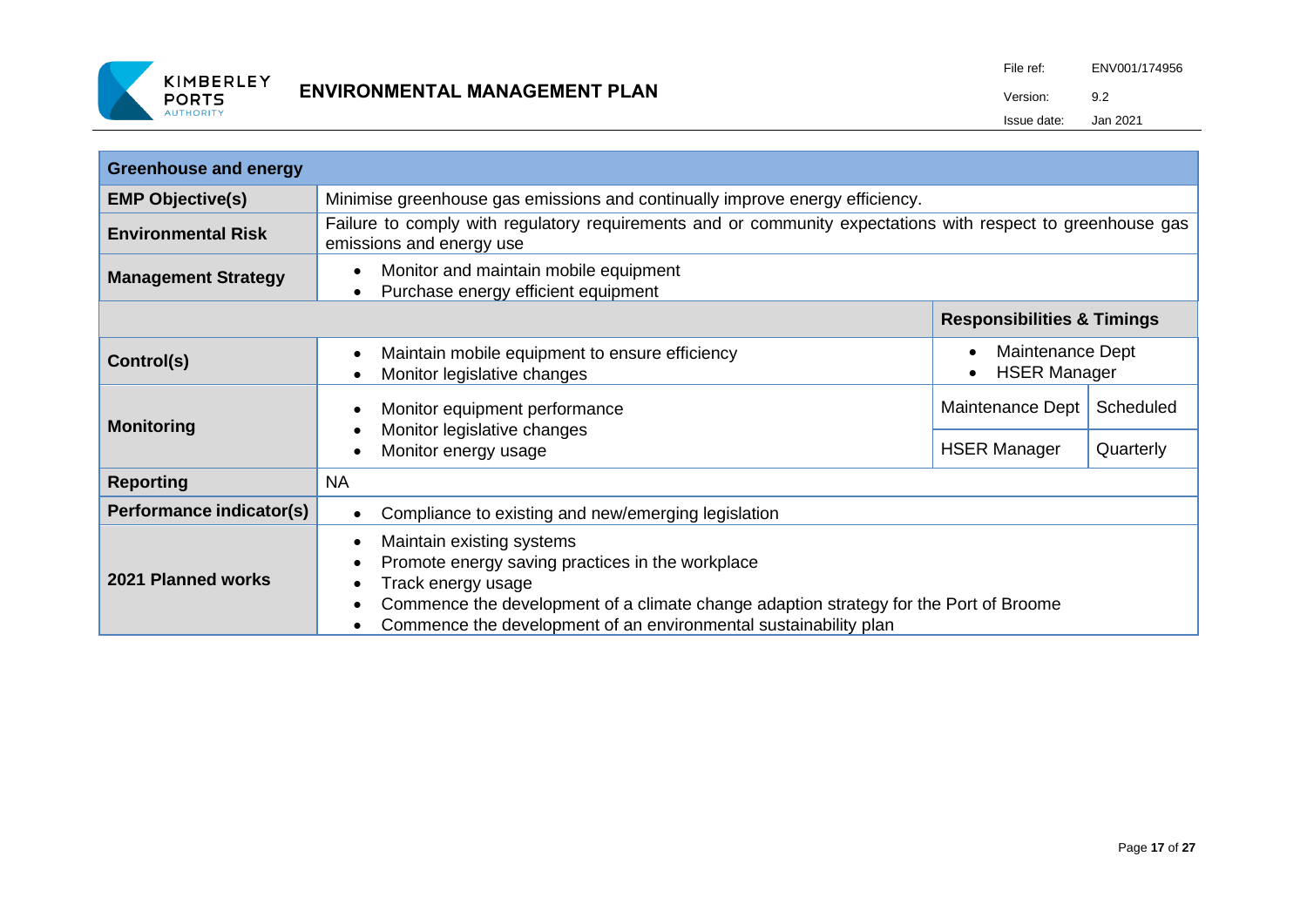

| <b>Land and Seabed</b>     |                                                                                                                                                                                                                        |                                         |                 |  |
|----------------------------|------------------------------------------------------------------------------------------------------------------------------------------------------------------------------------------------------------------------|-----------------------------------------|-----------------|--|
| <b>EMP Objective(s)</b>    | Effectively manage Port services and activities to prevent pollution of Port land and seabed and ensure<br>environmental impacts of contamination are minimised.                                                       |                                         |                 |  |
| <b>Environmental Risk</b>  | Release of product to the environment<br>Cumulative loss of environmental values<br>Failure to manage existing contaminated sites                                                                                      |                                         |                 |  |
| <b>Management Strategy</b> | Risk assess and apply management control to new operations/tenants<br>Monitor environmental systems to detect changes in conditions                                                                                    |                                         |                 |  |
|                            |                                                                                                                                                                                                                        | <b>Responsibilities &amp; Timings</b>   |                 |  |
| Control(s)                 | <b>Commercial Leases</b><br><b>Tenant Environmental Management Requirements</b><br><b>Tenant Inspections</b><br>Monitoring programs<br>Slipway and Site Asbestos Management Plans<br>Groundwater Conceptual site model | COO<br>$\bullet$<br><b>HSER Manager</b> |                 |  |
| <b>Monitoring</b>          | Inspections and audits<br>Marine monitoring program                                                                                                                                                                    | COO                                     | Annual          |  |
|                            | Groundwater monitoring program                                                                                                                                                                                         | <b>HSER Manager</b>                     | <b>Biannual</b> |  |
| <b>Reporting</b>           | Annual reports                                                                                                                                                                                                         | <b>HSER Manager</b>                     | Annual          |  |
| Performance indicator(s)   | No significant spills or contamination events                                                                                                                                                                          |                                         |                 |  |
| 2021 Planned works         | Maintain marine monitoring program and SWASP<br>Continue groundwater monitoring                                                                                                                                        |                                         |                 |  |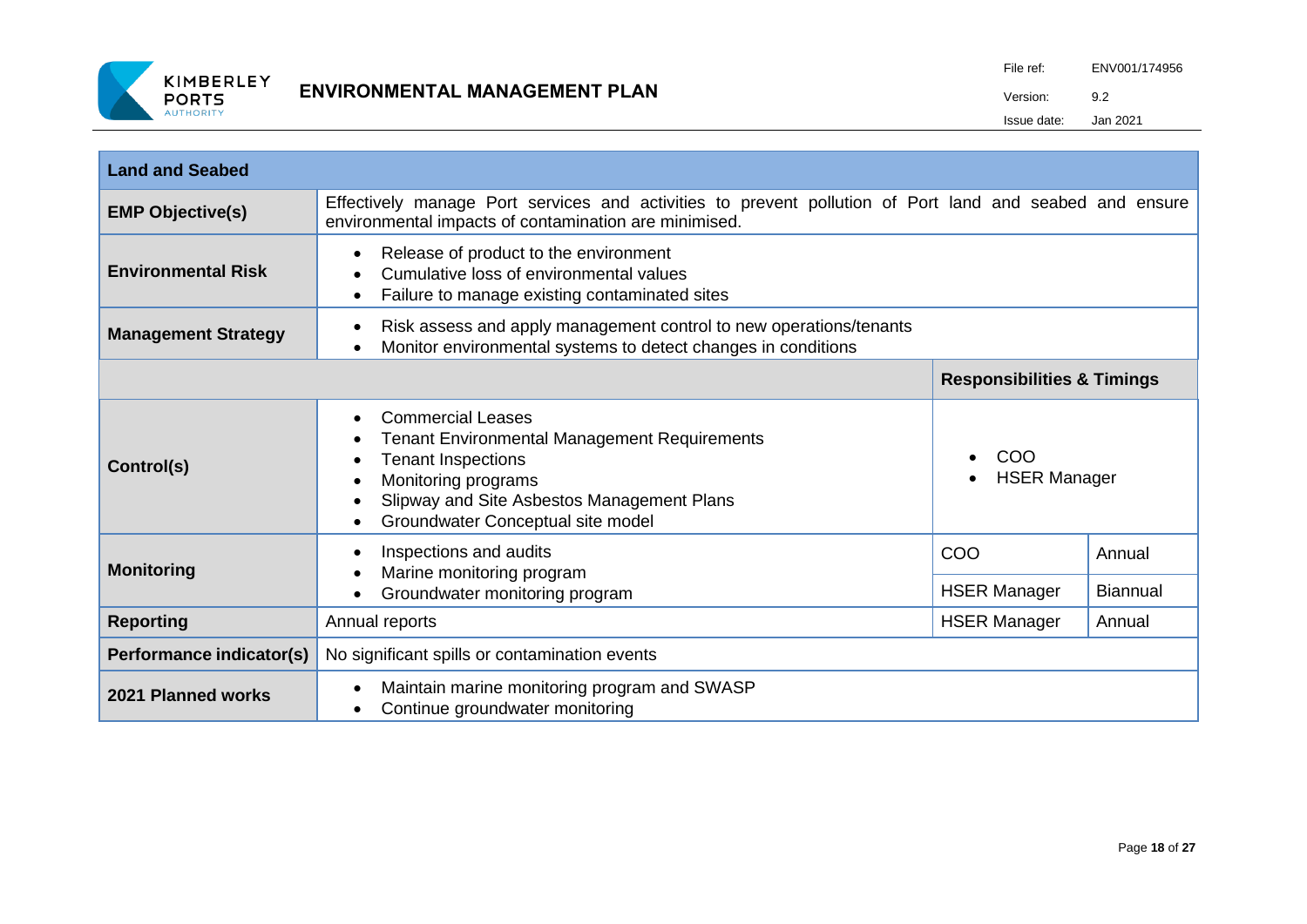

| <b>Noise</b>               |                                                                                                                         |                                     |             |
|----------------------------|-------------------------------------------------------------------------------------------------------------------------|-------------------------------------|-------------|
| <b>EMP Objective(s)</b>    | Minimise impacts to the community from site sourced noise emissions.                                                    |                                     |             |
| <b>Environmental Risk</b>  | Failure to comply with community expectations around noise emissions                                                    |                                     |             |
| <b>Management Strategy</b> | Risk assess and apply management control to new operations/tenants<br>Maintain a community relations management process |                                     |             |
|                            |                                                                                                                         | <b>Responsibility &amp; Timings</b> |             |
| Control(s)                 | Risk assess new operations including tenants for potential environmental noise<br>impacts                               | COO                                 |             |
| <b>Monitoring</b>          | Undertake tenant and operational inspections<br>Monitor community comments and feedback                                 | COO                                 | Annual      |
|                            |                                                                                                                         | Administration                      | Ongoing     |
| <b>Reporting</b>           | Incident reporting                                                                                                      | <b>HSER Manager</b>                 | As required |
| Performance indicator(s)   | No verified community complaints                                                                                        |                                     |             |
| 2021 Planned works         | Maintain existing systems<br>Undertake noise monitoring for wharf operations                                            |                                     |             |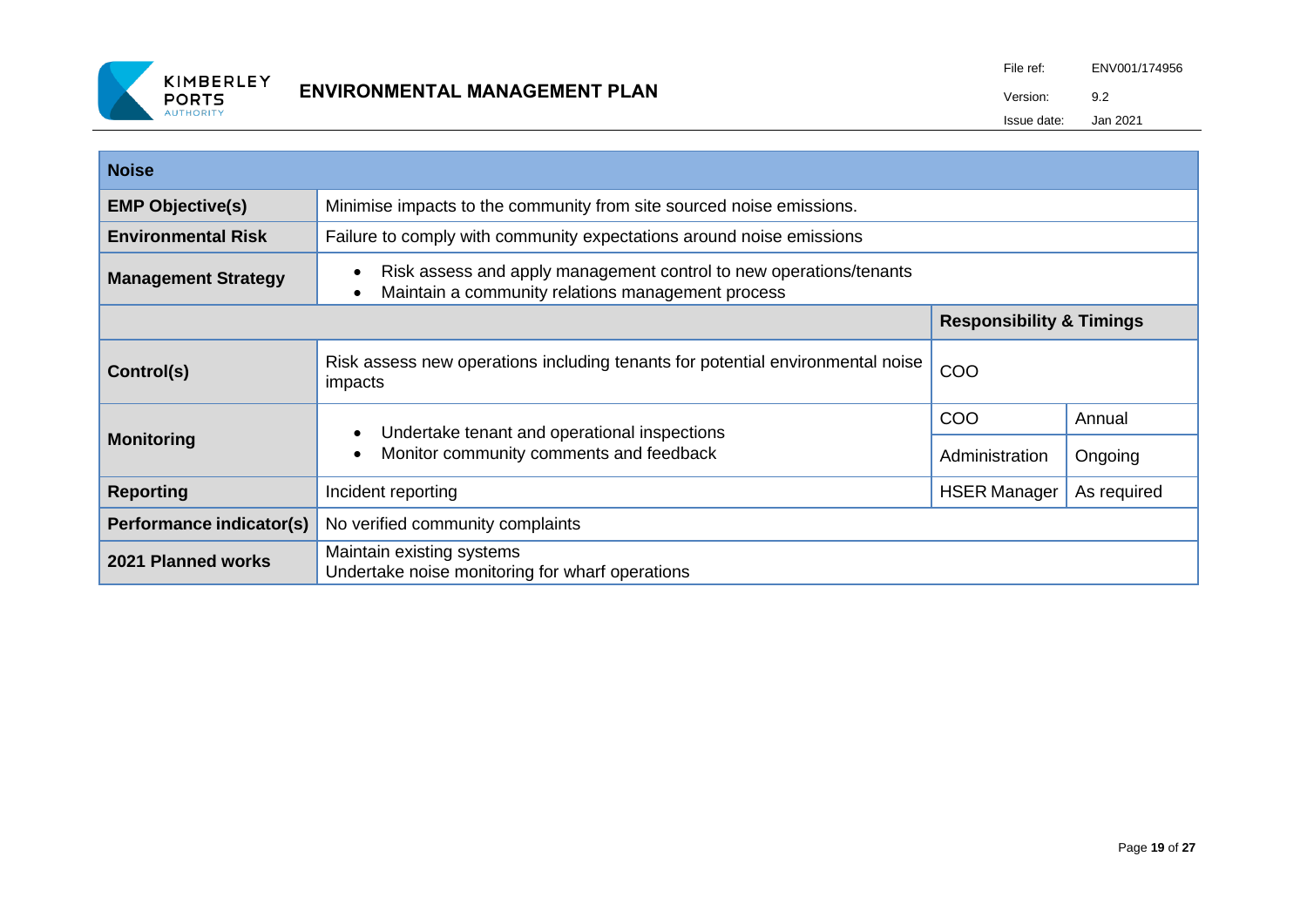

| <b>Waste</b>               |                                                                                                                                     |                                                      |         |  |
|----------------------------|-------------------------------------------------------------------------------------------------------------------------------------|------------------------------------------------------|---------|--|
| <b>EMP Objective(s)</b>    | Reduce the volume of wastes generated by KPA services and activities that require disposal to landfill or specialised<br>treatment. |                                                      |         |  |
| <b>Environmental Risk</b>  | Failure to comply with community expectations around waste management                                                               |                                                      |         |  |
| <b>Management Strategy</b> | Assess waste streams and implement risk based management                                                                            |                                                      |         |  |
|                            |                                                                                                                                     | <b>Responsibility &amp; Timings</b>                  |         |  |
| Control(s)                 | Waste management SOP<br>Workplace inspections<br>Contracts with waste management providers<br><b>Biosecurity Waste Procedure</b>    | <b>HSER Manager</b><br>$\bullet$<br>COO<br>$\bullet$ |         |  |
| <b>Monitoring</b>          | Inspections<br>Audits<br>$\bullet$                                                                                                  | Management<br>team                                   | Monthly |  |
|                            |                                                                                                                                     | <b>HSER Manager</b>                                  | Adhoc   |  |
| <b>Reporting</b>           | Incident reporting, Annual report if required                                                                                       |                                                      |         |  |
| Performance indicator(s)   | No significant waste management related incident                                                                                    |                                                      |         |  |
| 2021 Planned works         | Maintain existing systems<br>Track waste disposal quantities                                                                        |                                                      |         |  |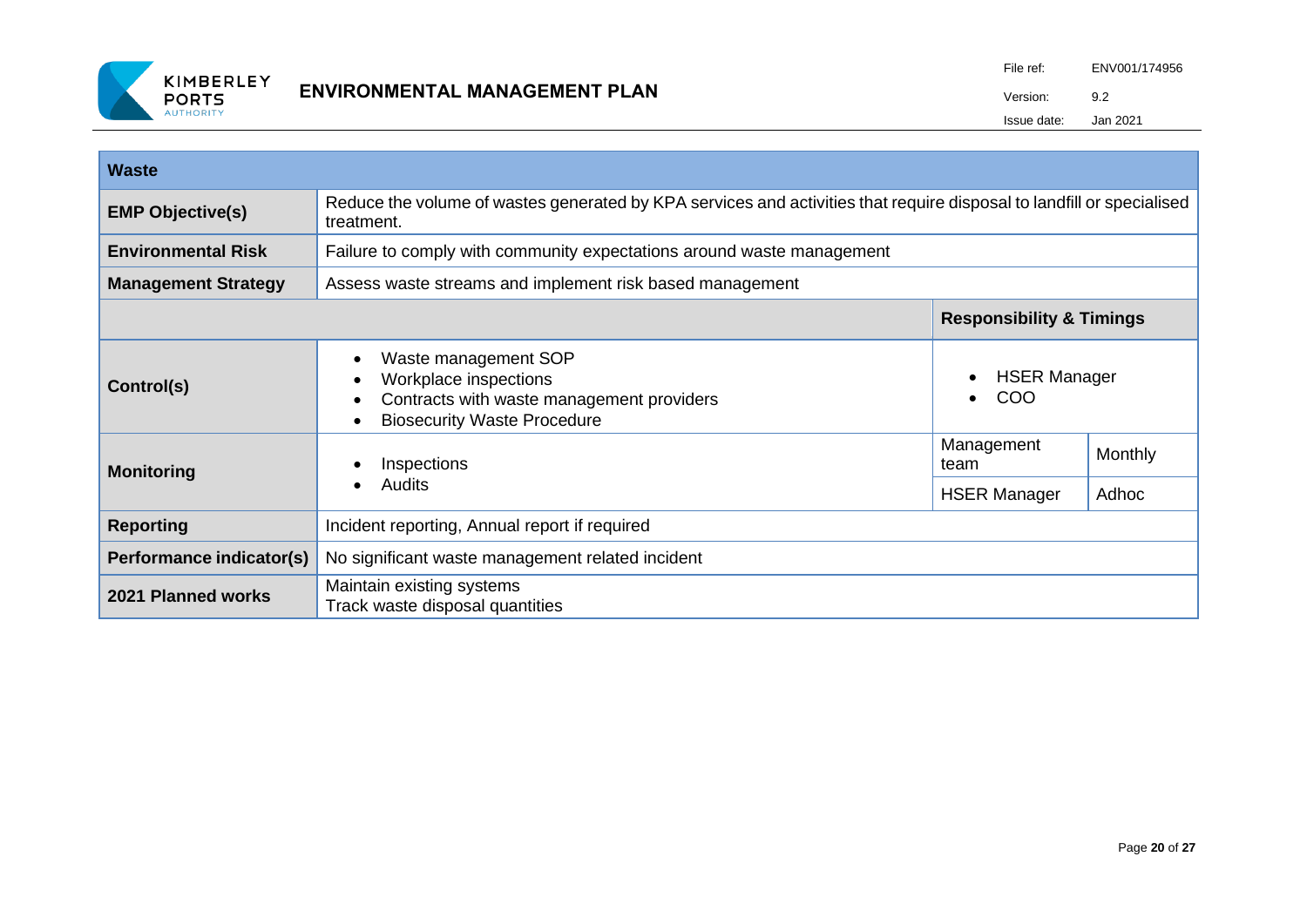

| <b>Water</b>               |                                                                                                                                                                                                                                                                                                                                                                                                                                                                                                                       |                                     |               |
|----------------------------|-----------------------------------------------------------------------------------------------------------------------------------------------------------------------------------------------------------------------------------------------------------------------------------------------------------------------------------------------------------------------------------------------------------------------------------------------------------------------------------------------------------------------|-------------------------------------|---------------|
| <b>EMP Objective(s)</b>    | Effectively manage port services and activities to ensure water resources are:<br>Used efficiently and protected<br>$\bullet$<br>Maintain long-term security of marine waters for KPA activities<br>$\bullet$                                                                                                                                                                                                                                                                                                         |                                     |               |
| <b>Environmental Risk</b>  | Release of product to the environment<br>$\bullet$<br>Cumulative loss of environmental values                                                                                                                                                                                                                                                                                                                                                                                                                         |                                     |               |
| <b>Management Strategy</b> | Risk assess current and proposed/new activities for potential impacts on water resources<br>$\bullet$<br>Maintain monitoring process and respond to changes in water quality<br>$\bullet$                                                                                                                                                                                                                                                                                                                             |                                     |               |
|                            |                                                                                                                                                                                                                                                                                                                                                                                                                                                                                                                       | <b>Responsibility &amp; Timings</b> |               |
| Control(s)                 | Environmental Management System<br>$\bullet$<br>Contract and lease agreements with tenants<br>$\bullet$<br>Monitoring processes aimed at detecting change<br>$\bullet$<br>MOA for the Roebuck Bay Marine Park with DBCA and NBY<br>$\bullet$                                                                                                                                                                                                                                                                          | <b>HSER Manager</b><br>COO          |               |
|                            |                                                                                                                                                                                                                                                                                                                                                                                                                                                                                                                       | <b>Responsibility</b>               | <b>Timing</b> |
| <b>Monitoring</b>          | Marine monitoring program<br>$\bullet$<br>Groundwater monitoring program                                                                                                                                                                                                                                                                                                                                                                                                                                              | <b>HSER Manager</b>                 | Bi-annual     |
| <b>Reporting</b>           | Consultant reports                                                                                                                                                                                                                                                                                                                                                                                                                                                                                                    | <b>HSER Manager</b>                 | As required   |
| Performance indicator(s)   | No adverse changes in marine or groundwater quality<br>$\bullet$                                                                                                                                                                                                                                                                                                                                                                                                                                                      |                                     |               |
| 2021 Planned works         | Maintain marine and groundwater monitoring programs<br>$\bullet$<br>Continue to liaise with RBWG, NBY and DBCA to enhance understanding of marine systems<br>$\bullet$<br>Continue with emergency response drills to ensure spill management processes are adequate and<br>$\bullet$<br>implement recommendations<br>Refine knowledge of groundwater systems with conceptual site model<br>$\bullet$<br>Review stormwater management processes<br>Track water usage and install additional remote meters<br>$\bullet$ |                                     |               |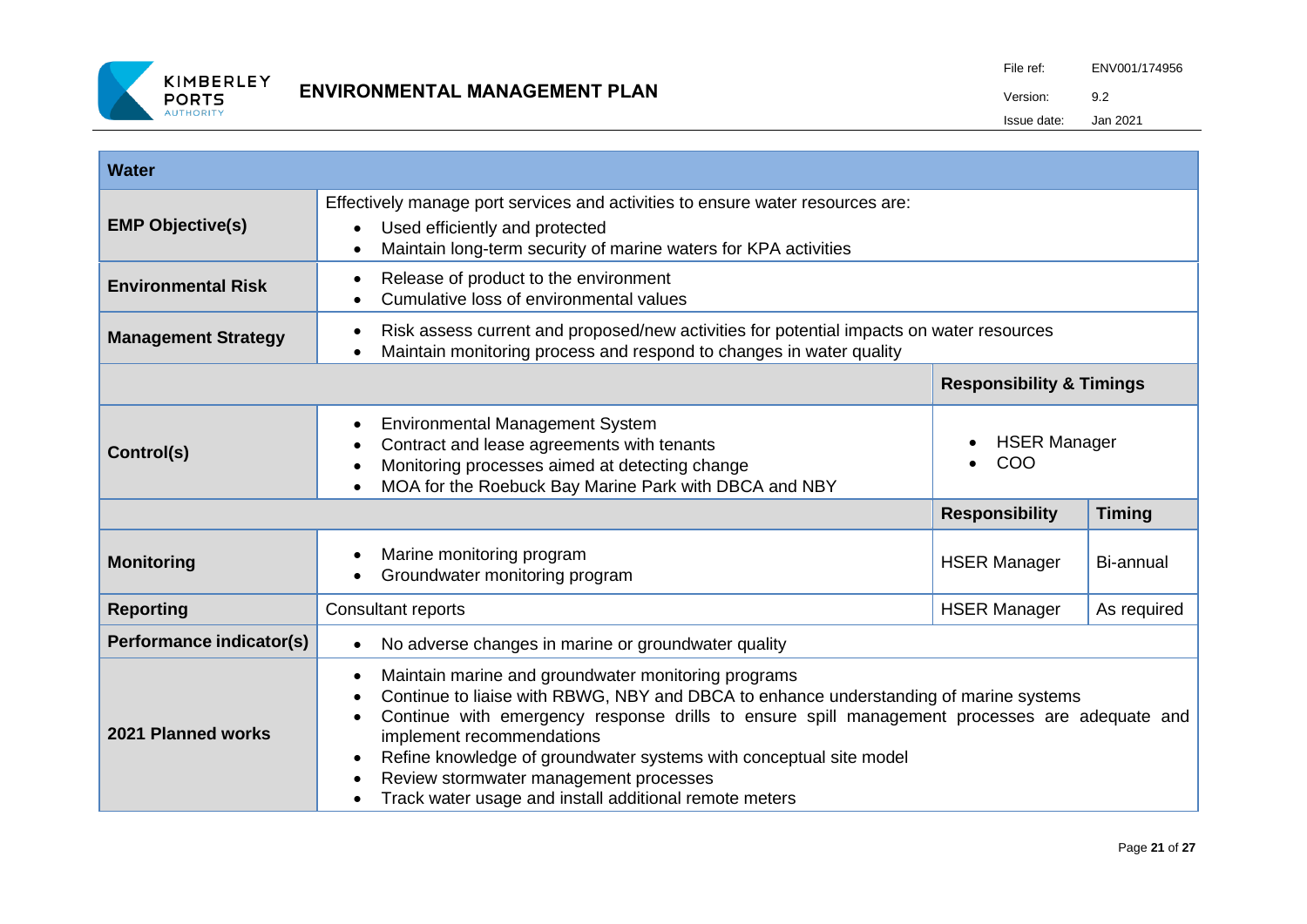

File ref: ENV001/174956 Version: 9.2 Issue date: Jan 2021

# <span id="page-21-0"></span>**6. SUPPORT**

#### <span id="page-21-1"></span>*6.1. Resources*

KPA maintains a management structure that supports the effective planning and execution of environmental management across Port lands/waters. Roles have documented responsibility in protecting environmental values.

KPA provides financial resources for the use of specialist consultants where required. Equally resources are provided for maintaining a high level of community engagement to ensure the community is kept informed of our operations and our performance.

# <span id="page-21-2"></span>*6.2. Training and awareness*

General awareness of KPA's EMS is provided in KPA's online induction for Port of Broome employees, contractors and visitors. More in-depth training on the EMS or particular environmental issues may be provided to employees during their induction or to relevant personnel, e.g. for those undertaking a specific activity or who have specific EMS responsibilities.



*Array from State Wide Array Surveillance program (SWASP) after two month soaking period under wharf*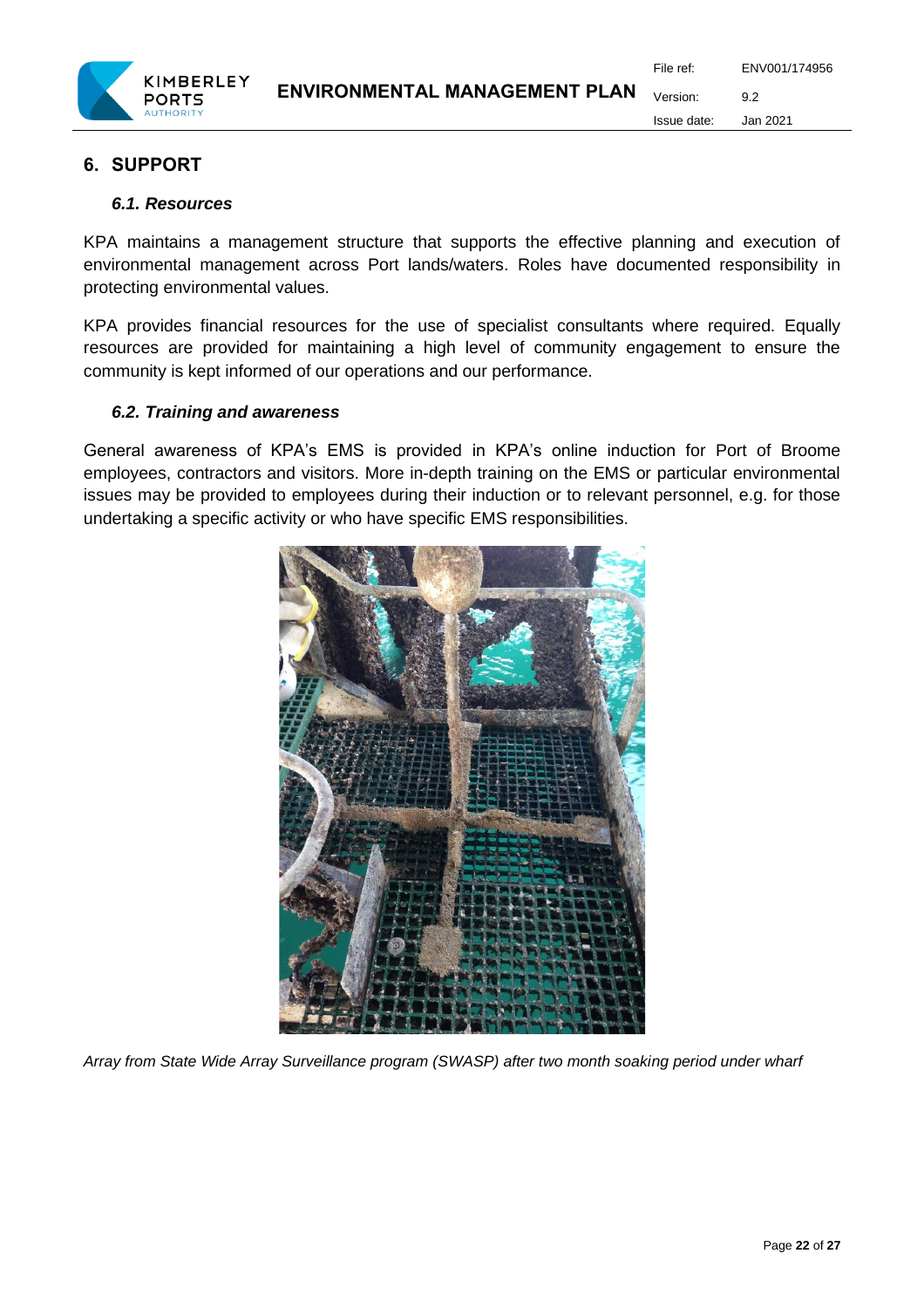

# <span id="page-22-0"></span>*6.3. Communication*

KPA has a communications plan for stakeholders which includes internal and external communication use a range of communication methods.

KPA's main forum for information exchange with the community is through the Community Consultation Committee (**CCC**). This forum provides an opportunity to share information and provide mechanisms for feedback with the local community in which KPA operates. KPA also communicates key information on its environmental performance to port stakeholders via its Annual Report, Navigator newsletter, specific project updates and website.

Information about the EMS and this EMP is disseminated to KPA employees and contractors during Port of Broome inductions, as part of training, on noticeboards and on the KPA website. This EMP is available on KPA's website. Environmental alerts and notices are also provided to KPA employees and discussed at toolbox talks when required.

#### <span id="page-22-1"></span>*6.4. Documents and Records*

Elements of the EMS are shared with other KPA management systems. For example, KPA has many Safe/Standard Operational Procedures (**SOPs**) and job hazard analysis (**JHAs**), which prescribe the way that employees and contractors must carry out specific activities at the Port of Broome. While SOPs are primarily an Occupational Safety and Health (**OSH**) system document to ensure a consistent and risk-assessed approach to completing certain activities in a safe manner, the SOPs may also prescribe measures relating to the environmental management of KPA activities, products and services.

KPA has an electronic document archive system which ensures appropriate records are kept and version control is implemented.

# <span id="page-22-2"></span>**7. OPERATION**

The key to successfully reducing environmental impact from daily port operations is proper implementation of environmental management procedures. To ensure effective implementation, KPA will:

- a) communicate relevant aspects of KPA's EMS and EMP to employees, contractors, port users and tenants
- b) train relevant personnel on their implementation responsibilities
- c) make environmental considerations an integral part of the port's decision making process (including development and expansion)
- d) include environmental policies in leases and contracts
- e) regularly inspect, review and audit port operations to ensure environmental procedures are implemented and being complied with.

# <span id="page-22-3"></span>*7.1. Operational Control*

KPA has three types of environment control as detailed below and outlined in Section 2.3.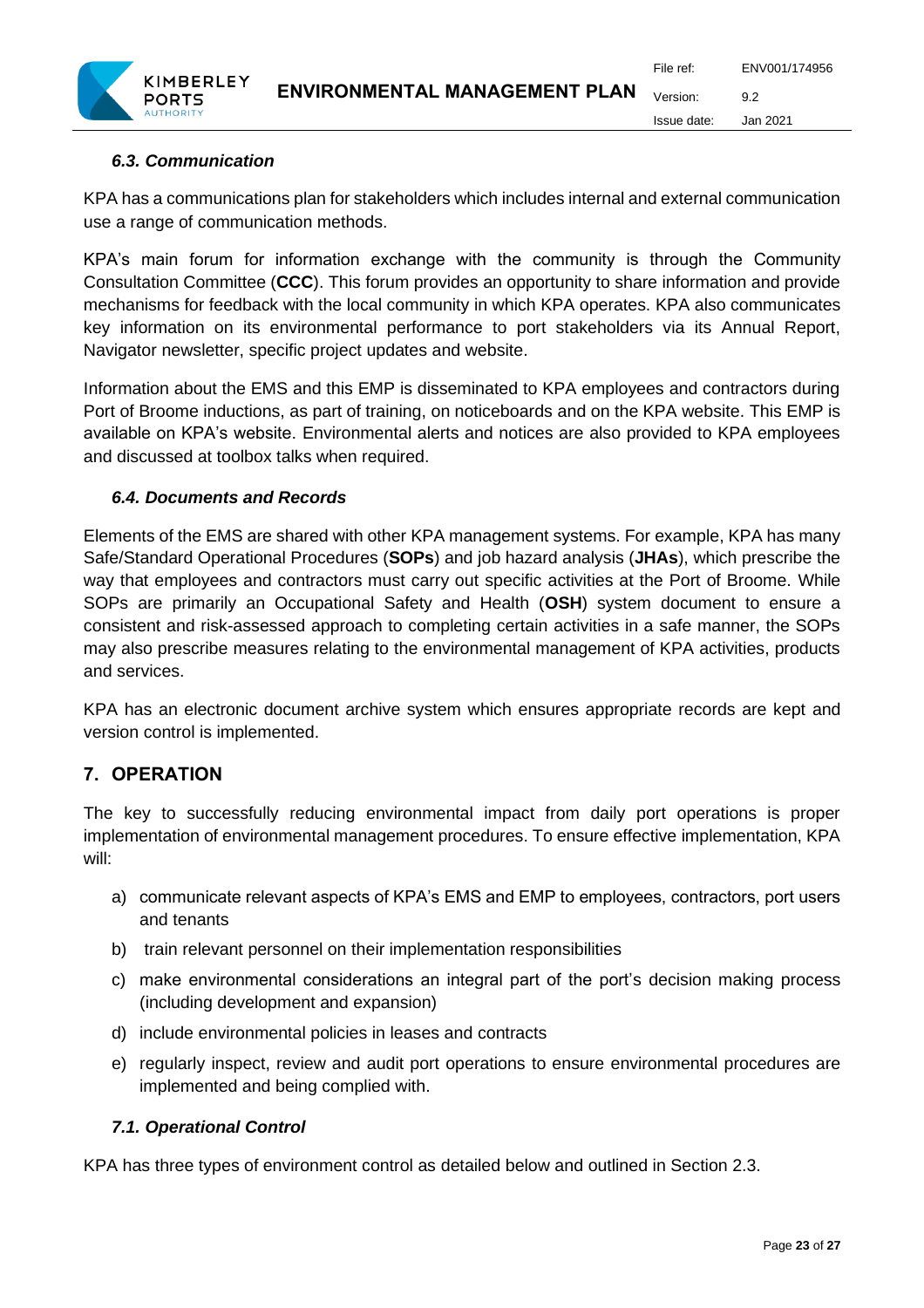# **7.1.1.Direct Control**

<span id="page-23-0"></span>KPA manages the environmental risks associated with activities under its direct control at the Port of Broome through a variety of controls including, but not limited to:

- KPA HSE and Security Induction this is undertaken by all KPA employees, contractors and port users who require access to the wharf
- KPA's inspection and audit program
- SOP's and JHA's which outline specific environmental controls or guidelines specific to the activity being undertaken
- Permit to work system
- Marine Safety Plan
- CCTV
- Emergency response plans and equipment
- Maintenance plans and schedules
- Contractors HSE Handbook
- Port Standards & Procedures
- Port and Terminal Handbook.



<span id="page-23-1"></span>*Port of Broome*

#### **7.1.2.Commercial Control**

In regards to commercial control, KPA manages the environmental risks associated with Port of Broome tenant and contractor activities in a variety of ways.

As separate business entities, tenants have the primary individual responsibility to ensure that their activities meet environmental regulatory requirements. Allocation of environmental risk is important as KPA may have to carry the cost of remediation and environmental contamination caused by tenant activities. Mechanisms available to KPA to define the environmental responsibilities of tenants include:

a) leases – a legally binding contract to define the terms of the relationship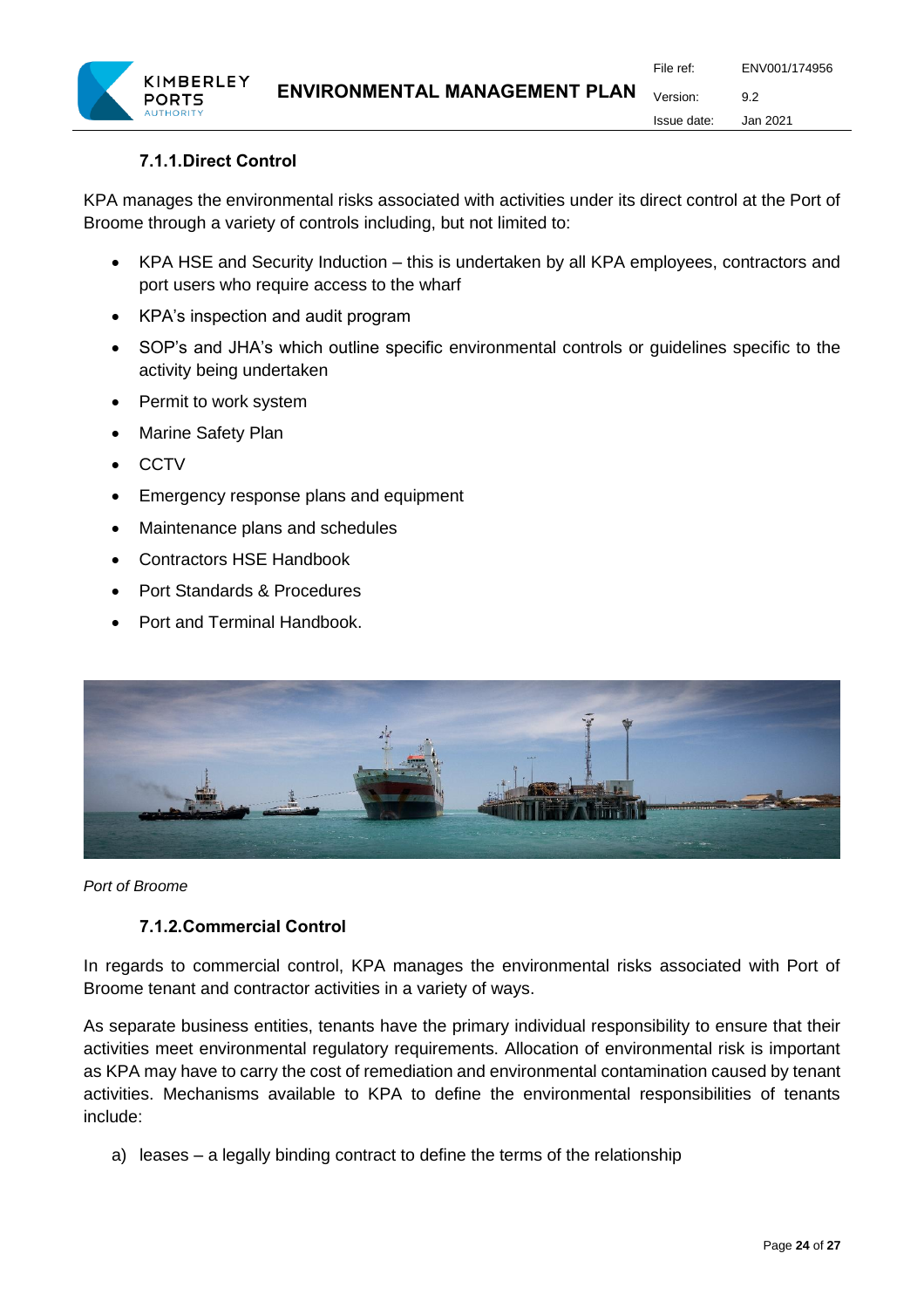- b) Port standards and procedures requirements and guidelines developed by KPA or jointly with the tenant to incorporate into leases, i.e. the tenant environmental management requirements
- c) environmental legislation use of legislation to define responsibility
- d) economic factors in order to retain tenants and attract new tenants, KPA may choose to assume additional environmental responsibilities.

To manage the potential environmental impacts associated with tenant activities, KPA has developed a series of Tenant Environmental Management Requirements (**TEMRs**) as part of the KPA EMS. New tenants are required to comply with the TEMRs, existing tenants are being transitioned towards a goal of full compliance. TEMRs have been produced to cover general environmental management as well as management of more specific environmental factors.

KPA also conducts regular inspections of its tenants to ensure compliance with environmental requirements. All tenants are required to:

- manage their specific potential environmental impacts
- comply with relevant environmental legislation and other operational legislation
- meet the conditions of their lease
- comply with conditions specified under their individual operating licences
- undertake relevant monitoring for example, groundwater testing and noise monitoring.

In regards to contractors, both those under KPA's responsibilities and port users, in addition to the controls outlined under Direct Operational Control above, KPA also has a preferred contractor list and contracts in place.

# **7.1.3.Regulatory control**

<span id="page-24-0"></span>At Port of Broome members of the public have access to areas of port lands, for example, Entrance Point Boat Ramp. KPA has regulatory control in regards to the activities undertaken by members of the public on port lands. KPA manages the risks associated with these activities primarily through the Port of Broome Standards and Conditions and inspections. In addition, members of the public are required to undertake activities in compliance with environmental legislation.

# <span id="page-24-1"></span>**8. EMERGENCY PREPAREDNESS AND RESPONSE**

KPA has the following in place in regards to emergency preparedness and response:

- **Emergency Response** the initial onsite response which focuses on the preservation of life, the protection of property and environment, and the prevention of escalation.
- **Incident Management** the response to an incident by KPA.
- **Business Continuity Management** in the event of an interruption to KPA's services and activities, a business continuity response may be required to assist in returning to business as usual.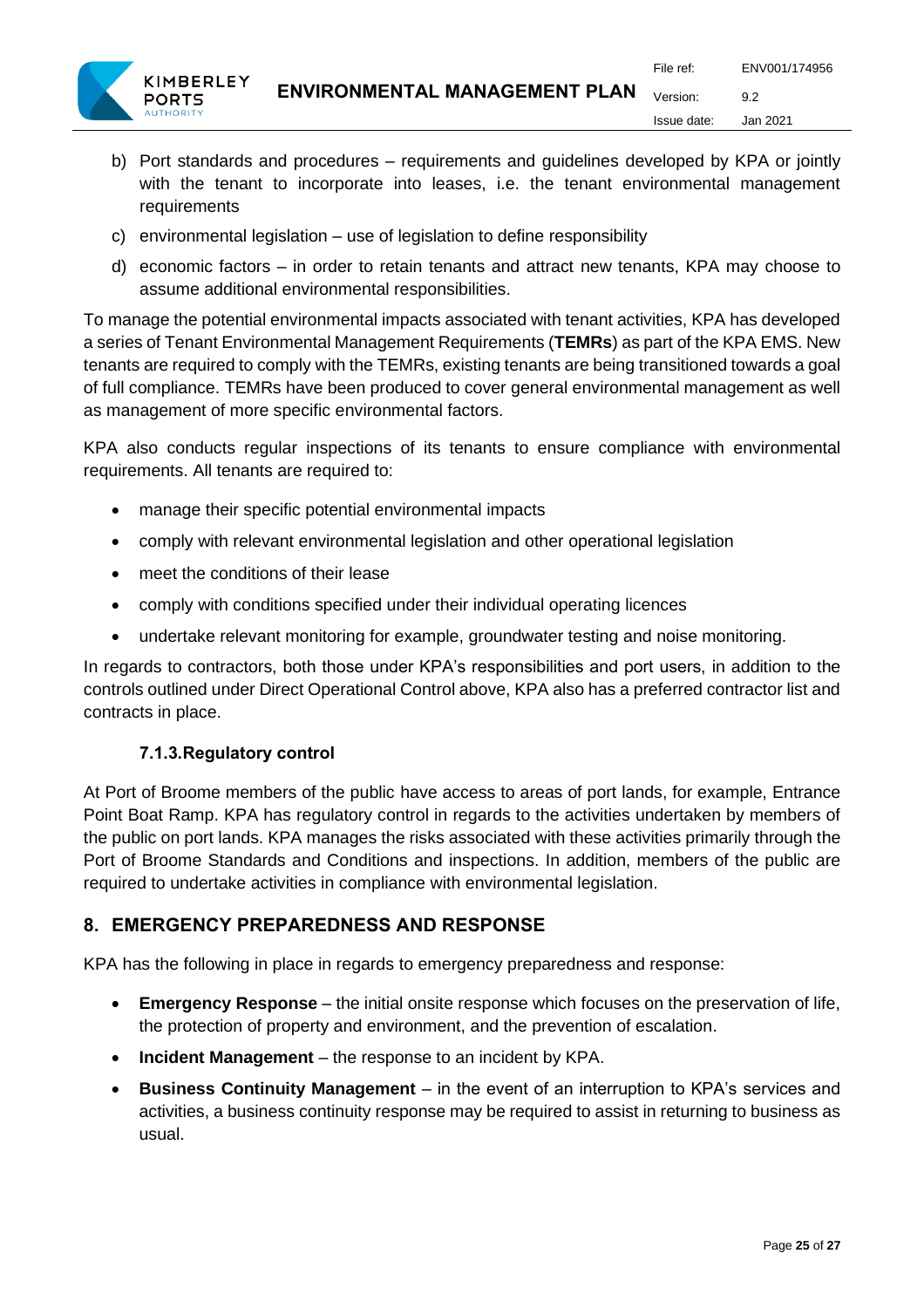KPA has an Emergency Response Plan (**ERP**) that defines the procedures to be followed in the case of any emergency. An incident control system is defined in the ERP, specifying particular roles and responsibilities for key personnel. Guidance in the steps to be taken in types of emergencies particular to port operations or KPA's operations is also provided.

In addition to the ERP, KPA has developed a Marine Oil Pollution Contingency Plan (**MOPCP**). The MOPCP aims to minimise the impact of oil spills from any source on the environment of the Port of Broome and adjacent areas. The environmental response priorities of the MOPCP are to habitat, cultural resources and rare or endangered flora/fauna, second only to human life and safety. However, it is noted that these objectives may require reprioritisation in order to maximise effectiveness of the response.

The ERP is tested at a minimum of once per year in a scenario-type drill. A debrief is held following the test, enabling deficiencies and opportunities for improvement to be identified. The ERP and related documents are updated and revised if necessary.

Once additional ports are amalgamated with KPA, the KPA ERP will be updated to address the management structure of emergencies at these ports and refer to the relevant Port Operator response plans and procedures.

# <span id="page-25-0"></span>**9. PERFORMANCE EVALUATION**

KPA has implemented a range of environmental monitoring programs, some of which have been identified in Section 4. Monitoring programs at KPA have been implemented either due to:

- Legal requirements: where KPA is bound to undertake monitoring under statutory approvals issued to the organisation under environment and/or cultural heritage legislation; and/or
- Best practice: where the aspects and impacts of delivering KPA's services and activities have been analysed through the risk management process and a monitoring program has been established to characterise and monitor the quality of the environment in response to these.

KPA communicates the key outcomes of its environmental monitoring programs through various processes and stakeholder forums established under KPA's Stakeholder Engagement and Communications Strategy (e.g. CCC).

By routinely evaluating the results of its environmental monitoring programs against its environmental objectives, KPA is able to effectively monitor, report and continually improve the overall performance and effectiveness of its EMS.

# <span id="page-25-1"></span>*9.1. Monitoring, Measurement, Analysis and Evaluation*

KPA has the following monitoring programs for the Port of Broome:

• **Marine Baseline and Ongoing Monitoring Program** – KPA completed a marine baseline monitoring program in 2016. Overall, the baseline assessment identified that the marine environments of the Port of Broome are in good condition. KPA is now undertaking an ongoing marine monitoring program;